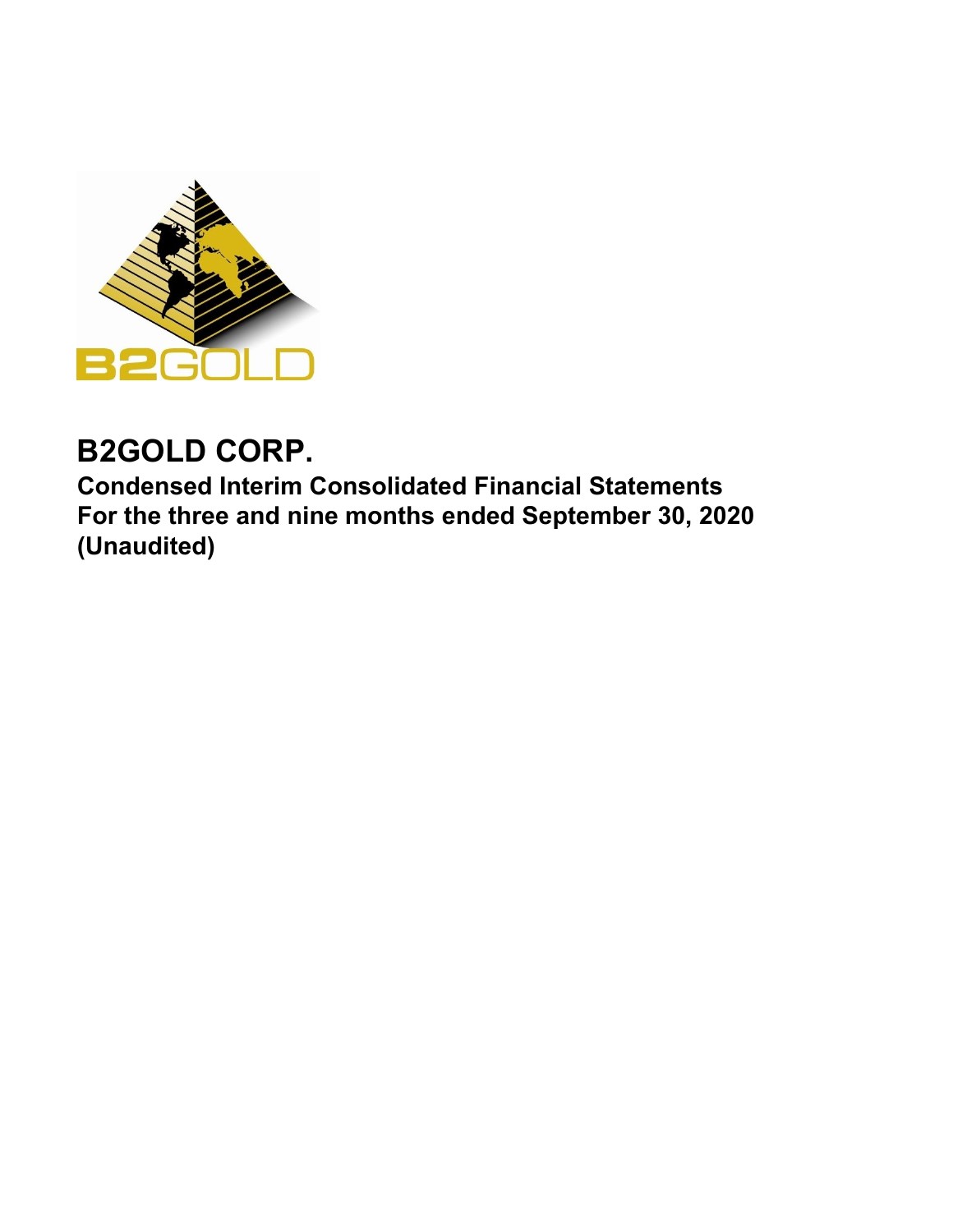## **B2GOLD CORP. CONDENSED INTERIM CONSOLIDATED STATEMENTS OF OPERATIONS FOR THE THREE AND NINE MONTHS ENDED SEPTEMBER 30**

(Expressed in thousands of United States dollars, except per share amounts) (Unaudited)

|                                                                                                         | For the three<br>months ended<br>Sept. 30, 2020 | For the three<br>months ended<br>Sept. 30, 2019 | For the nine<br>months ended<br>Sept. 30, 2020 | For the nine<br>months ended<br>Sept. 30, 2019 |
|---------------------------------------------------------------------------------------------------------|-------------------------------------------------|-------------------------------------------------|------------------------------------------------|------------------------------------------------|
| Gold revenue                                                                                            | \$<br>487,166                                   | \$<br>310,783                                   | \$<br>1,309,403                                | \$<br>841,978                                  |
| Cost of sales                                                                                           |                                                 |                                                 |                                                |                                                |
| <b>Production costs</b>                                                                                 | (104, 892)                                      | (90, 526)                                       | (293, 435)                                     | (278, 676)                                     |
| Depreciation and depletion                                                                              | (77,090)                                        | (65, 977)                                       | (223, 284)                                     | (183, 589)                                     |
| Royalties and production taxes                                                                          | (33, 545)                                       | (22, 034)                                       | (90, 510)                                      | (57, 540)                                      |
| <b>Total cost of sales</b>                                                                              | (215, 527)                                      | (178,537)                                       | (607, 229)                                     | (519, 805)                                     |
| Gross profit                                                                                            | 271,639                                         | 132,246                                         | 702,174                                        | 322,173                                        |
| General and administrative                                                                              | (8,770)                                         | (10, 551)                                       | (27, 020)                                      | (36,999)                                       |
| Share-based payments (Note 9)                                                                           | (4, 313)                                        | (3, 414)                                        | (15, 400)                                      | (13, 450)                                      |
| Reversal of impairment of long-lived assets (Note 6)                                                    | 174,309                                         |                                                 | 174,309                                        |                                                |
| Write-down of mineral property interests (Note 6)                                                       | (11, 451)                                       | (972)                                           | (11, 451)                                      | (2,324)                                        |
| Community relations                                                                                     | (690)                                           | (1, 277)                                        | (4, 916)                                       | (2,420)                                        |
| Foreign exchange (losses) gains                                                                         | (3,669)                                         | 2,274                                           | (8,002)                                        | 3,524                                          |
| Share of income of associate                                                                            | 10,877                                          |                                                 | 13,512                                         |                                                |
| Other                                                                                                   | (1,000)                                         | (2,680)                                         | (5, 428)                                       | (2, 163)                                       |
| <b>Operating income</b>                                                                                 | 426,932                                         | 115,626                                         | 817,778                                        | 268,341                                        |
| Interest and financing expense                                                                          | (3, 389)                                        | (7, 123)                                        | (12, 957)                                      | (21, 640)                                      |
| Losses on derivative instruments                                                                        | (721)                                           | (4, 156)                                        | (12, 133)                                      | (824)                                          |
| Other                                                                                                   | 1,058                                           | (61)                                            | 1,987                                          | (564)                                          |
| Income from continuing operations before taxes                                                          | 423,880                                         | 104,286                                         | 794,675                                        | 245,313                                        |
| Current income tax, withholding and other taxes (Note 13)                                               | (84, 552)                                       | (34, 681)                                       | (230, 251)                                     | (84, 373)                                      |
| Deferred income tax expense (Note 13)                                                                   | (62, 289)                                       | (19,684)                                        | (66, 416)                                      | (30, 783)                                      |
| Net income from continuing operations                                                                   | 277,039                                         | 49,921                                          | 498,008                                        | 130,157                                        |
| Income from discontinued operations attributable to shareholders of<br>the Company                      |                                                 | 15,662                                          |                                                | 3,271                                          |
| Net income for the period                                                                               | \$<br>277,039                                   | \$<br>65,583                                    | \$<br>498,008                                  | \$<br>133,428                                  |
| Attributable to:                                                                                        |                                                 |                                                 |                                                |                                                |
| Shareholders of the Company                                                                             | \$<br>262,868                                   | \$<br>55,769                                    | \$<br>459,601                                  | \$<br>115,968                                  |
| Non-controlling interests (Note 10)                                                                     | 14,171                                          | 9,814                                           | 38,407                                         | 17,460                                         |
| Net income for the period                                                                               | \$<br>277,039                                   | \$<br>65,583                                    | \$<br>498,008                                  | \$<br>133,428                                  |
| Earnings per share from continuing operations<br>(attributable to shareholders of the Company) (Note 9) |                                                 |                                                 |                                                |                                                |
| Basic                                                                                                   | \$<br>0.25                                      | \$<br>0.04                                      | \$<br>0.44                                     | \$<br>0.11                                     |
| Diluted                                                                                                 | \$<br>0.25                                      | \$<br>0.04                                      | \$<br>0.44                                     | \$<br>0.11                                     |
|                                                                                                         |                                                 |                                                 |                                                |                                                |
| Earnings per share<br>(attributable to shareholders of the Company) (Note 9)                            |                                                 |                                                 |                                                |                                                |
| Basic                                                                                                   | \$<br>0.25                                      | \$<br>0.05                                      | \$<br>0.44                                     | \$<br>0.11                                     |
| Diluted                                                                                                 | \$<br>0.25                                      | \$<br>0.05                                      | \$<br>0.44                                     | \$<br>0.11                                     |
| Weighted average number of common shares outstanding<br>(in thousands) (Note 9)                         |                                                 |                                                 |                                                |                                                |
| Basic                                                                                                   | 1,046,973                                       | 1,019,307                                       | 1,040,911                                      | 1,009,753                                      |
| Diluted                                                                                                 | 1,063,818                                       | 1,031,301                                       | 1,055,609                                      | 1,018,606                                      |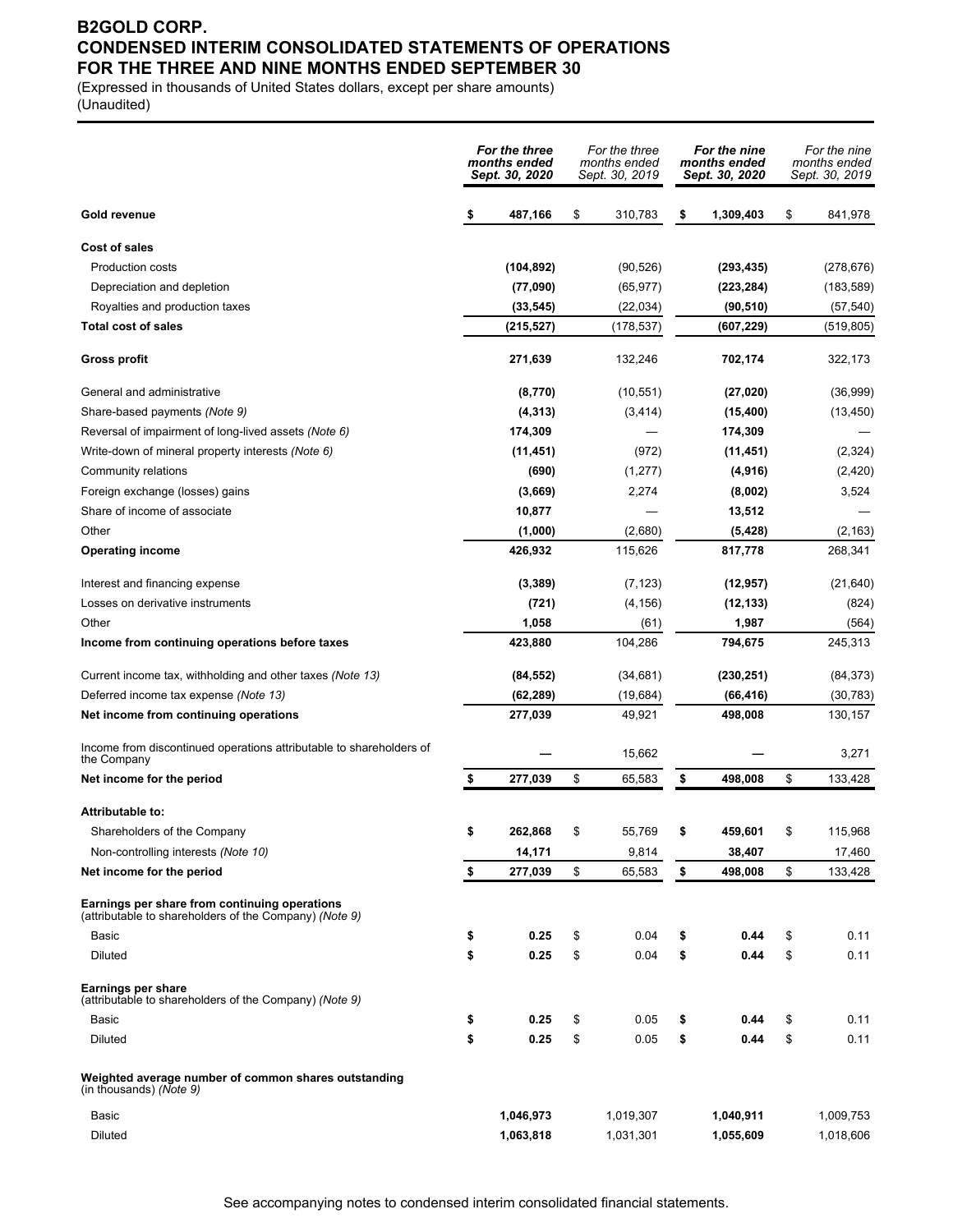## **B2GOLD CORP. CONDENSED INTERIM CONSOLIDATED STATEMENTS OF COMPREHENSIVE INCOME FOR THE THREE AND NINE MONTHS ENDED SEPTEMBER 30**

(Expressed in thousands of United States dollars)

(Unaudited)

|                                                                 |    | For the three<br>months ended<br>Sept. 30, 2020 | For the three<br>months ended<br>Sept. 30, 2019 | For the nine<br>months ended<br>Sept. 30, 2020 | For the nine<br>months ended<br>Sept. 30, 2019 |
|-----------------------------------------------------------------|----|-------------------------------------------------|-------------------------------------------------|------------------------------------------------|------------------------------------------------|
| Net income for the period                                       | S  | 277,039                                         | \$<br>65,583                                    | \$<br>498.008                                  | \$<br>133,428                                  |
| Other comprehensive income (loss)                               |    |                                                 |                                                 |                                                |                                                |
| Items that will not be subsequently reclassified to net income: |    |                                                 |                                                 |                                                |                                                |
| Unrealized gain (loss) on investment                            |    | 2,875                                           | (127)                                           | 3,400                                          | 1,235                                          |
| Other comprehensive income (loss) for the period                |    | 2,875                                           | (127)                                           | 3,400                                          | 1,235                                          |
| Total comprehensive income for the period                       |    | 279,914                                         | \$<br>65,456                                    | 501,408                                        | \$<br>134,663                                  |
| Other comprehensive income (loss) attributable to:              |    |                                                 |                                                 |                                                |                                                |
| Shareholders of the Company                                     | \$ | 2,875                                           | \$<br>(127)                                     | \$<br>3,400                                    | \$<br>1,235                                    |
| Non-controlling interests                                       |    |                                                 |                                                 |                                                |                                                |
|                                                                 | \$ | 2,875                                           | \$<br>(127)                                     | \$<br>3,400                                    | \$<br>1,235                                    |
| Total comprehensive income attributable to:                     |    |                                                 |                                                 |                                                |                                                |
| Shareholders of the Company                                     | \$ | 265,743                                         | \$<br>55,642                                    | \$<br>463,001                                  | \$<br>117,203                                  |
| Non-controlling interests                                       |    | 14,171                                          | 9,814                                           | 38,407                                         | 17,460                                         |
|                                                                 |    | 279,914                                         | \$<br>65,456                                    | \$<br>501,408                                  | \$<br>134,663                                  |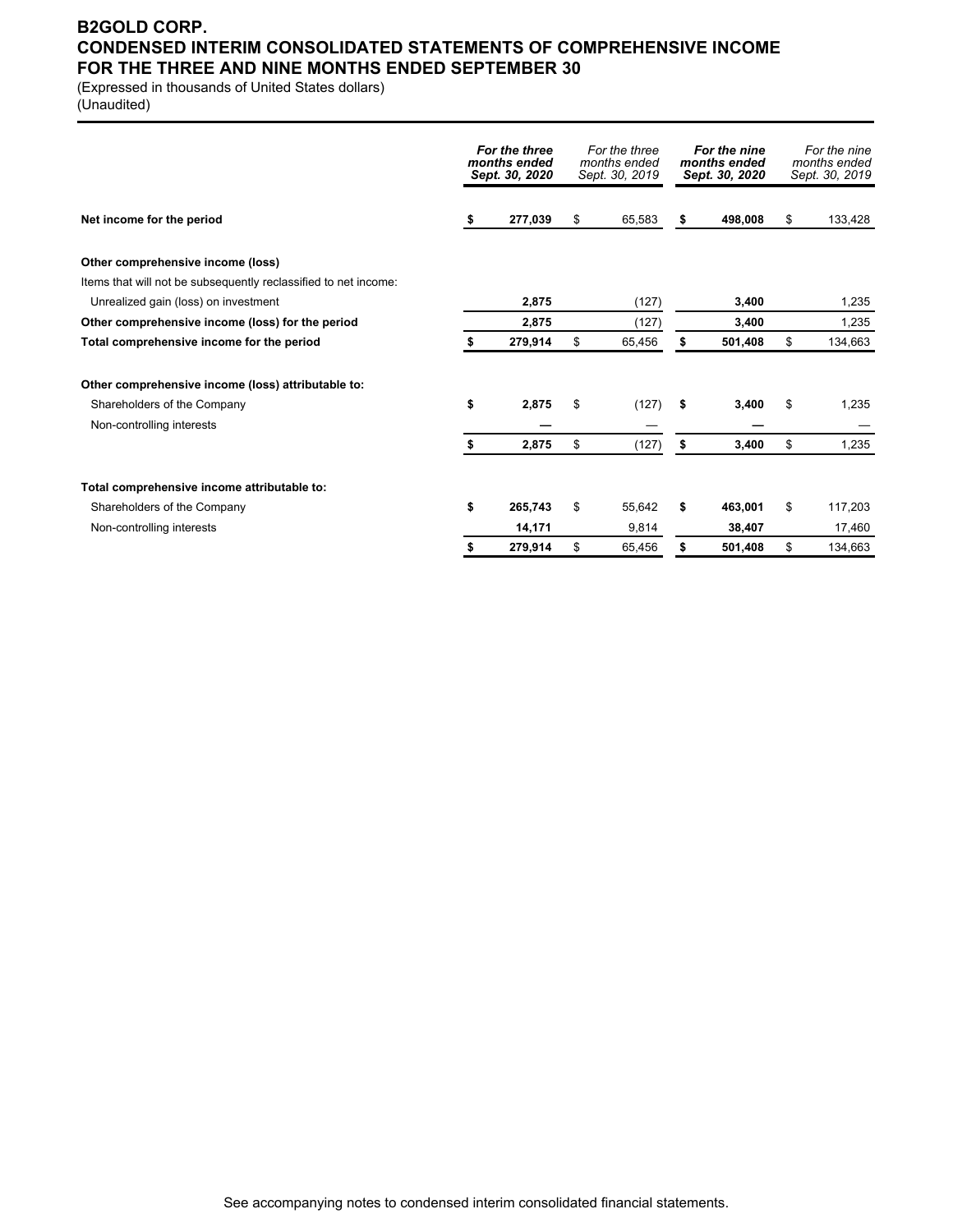## **B2GOLD CORP. CONDENSED INTERIM CONSOLIDATED STATEMENTS OF CASH FLOWS FOR THE THREE AND NINE MONTHS ENDED SEPTEMBER 30**

(Expressed in thousands of United States dollars)

(Unaudited)

|                                                                                                                              | For the three<br>months ended<br>Sept. 30, 2020 | For the three<br>months ended<br>Sept. 30, 2019 | For the nine<br>months ended<br>Sept. 30, 2020 | For the nine<br>months ended<br>Sept. 30, 2019 |
|------------------------------------------------------------------------------------------------------------------------------|-------------------------------------------------|-------------------------------------------------|------------------------------------------------|------------------------------------------------|
| <b>Operating activities</b>                                                                                                  |                                                 |                                                 |                                                |                                                |
| Net income from continuing operations for the period                                                                         | \$<br>277,039                                   | \$<br>49,921                                    | \$<br>498,008                                  | \$<br>130,157                                  |
| Mine restoration provisions settled                                                                                          |                                                 |                                                 | (208)                                          | (124)                                          |
| Non-cash charges, net (Note 14)                                                                                              | (28, 988)                                       | 101,229                                         | 150,432                                        | 220,519                                        |
| Changes in non-cash working capital (Note 14)                                                                                | 52,575                                          | (14, 033)                                       | 112,876                                        | (44, 772)                                      |
| Changes in long-term value added tax receivables                                                                             | 136                                             | 408                                             | (6,044)                                        | 325                                            |
| Cash provided by operating activities of continuing operations                                                               | 300,762                                         | 137,525                                         | 755,064                                        | 306,105                                        |
| Cash provided by operating activities of discontinued<br>operations                                                          |                                                 | 30,309                                          |                                                | 40,963                                         |
| Cash provided by operating activities                                                                                        | 300,762                                         | 167,834                                         | 755,064                                        | 347,068                                        |
| <b>Financing activities</b>                                                                                                  |                                                 |                                                 |                                                |                                                |
| Revolving credit facility, drawdowns net of transaction costs (Note 8)                                                       |                                                 |                                                 | 250,000                                        | (5, 574)                                       |
| Repayment of revolving credit facility (Note 8)<br>Equipment loan facilities, drawdowns net of transaction costs (Note<br>8) | (425,000)                                       | (75,000)                                        | (450,000)                                      | (100,000)<br>3,463                             |
| Repayment of equipment loan facilities (Note 8)                                                                              | (5,266)                                         | (5,854)                                         | (20, 999)                                      | (18, 233)                                      |
| Interest and commitment fees paid                                                                                            | (2,934)                                         | (5,897)                                         | (10, 838)                                      | (18, 166)                                      |
| Common shares issued for cash on exercise of stock options<br>(Note 9)                                                       | 15,670                                          | 35,443                                          | 43,135                                         | 63,613                                         |
| Dividends paid (Note 9)                                                                                                      | (62, 852)                                       |                                                 | (73, 220)                                      |                                                |
| Principal payments on lease arrangements (Note 8)                                                                            | (1, 265)                                        | (803)                                           | (2,910)                                        | (2,304)                                        |
| Restricted cash movement                                                                                                     | (9,744)                                         | (270)                                           | (7, 466)                                       | (1,524)                                        |
| Cash used by financing activities of continuing operations                                                                   | (491,391)                                       | (52, 381)                                       | (272, 298)                                     | (78, 725)                                      |
| Cash used by financing activities of discontinued operations                                                                 |                                                 | (42)                                            |                                                | (324)                                          |
| Cash used by financing activities                                                                                            | (491, 391)                                      | (52, 423)                                       | (272, 298)                                     | (79, 049)                                      |
| <b>Investing activities</b>                                                                                                  |                                                 |                                                 |                                                |                                                |
| Expenditures on mining interests:                                                                                            |                                                 |                                                 |                                                |                                                |
| Fekola Mine                                                                                                                  | (29, 186)                                       | (30, 604)                                       | (155, 659)                                     | (64, 717)                                      |
| Masbate Mine                                                                                                                 | (10, 132)                                       | (4, 725)                                        | (19, 422)                                      | (20, 689)                                      |
| Otjikoto Mine                                                                                                                | (19, 044)                                       | (9,949)                                         | (41,696)                                       | (34, 452)                                      |
| <b>Gramalote Project</b>                                                                                                     | (2, 450)                                        | (1,245)                                         | (15, 574)                                      | (3,047)                                        |
| Other exploration and development (Note 14)                                                                                  | (11, 274)                                       | (11, 022)                                       | (32, 521)                                      | (30, 206)                                      |
| Non-refundable deposit received on Toega Property (Note 6)                                                                   |                                                 |                                                 | 9,000                                          |                                                |
| Other                                                                                                                        | (1,640)                                         | (21)                                            | (548)                                          | 381                                            |
| Cash used by investing activities of continuing operations                                                                   | (73, 726)                                       | (57, 566)                                       | (256, 420)                                     | (152, 730)                                     |
| Cash used by investing activities of discontinued operations                                                                 |                                                 | (15, 599)                                       |                                                | (52, 290)                                      |
| Cash used by investing activities                                                                                            | (73, 726)                                       | (73, 165)                                       | (256, 420)                                     | (205, 020)                                     |
| (Decrease) increase in cash and cash equivalents                                                                             | (264, 355)                                      | 42,246                                          | 226,346                                        | 62,999                                         |
| Effect of exchange rate changes on cash and cash equivalents                                                                 | 2,146                                           | (848)                                           | (1, 482)                                       | (587)                                          |
| Cash and cash equivalents, beginning of period                                                                               | 627,669                                         | 123,766                                         | 140,596                                        | 102,752                                        |
| Less cash associated with discontinued operations, end of<br>period                                                          |                                                 | (18, 751)                                       |                                                | (18, 751)                                      |
| Cash and cash equivalents, end of period                                                                                     | \$<br>365,460                                   | \$<br>146,413                                   | \$<br>365,460                                  | \$<br>146,413                                  |

**Supplementary cash flow information** *(Note 14)*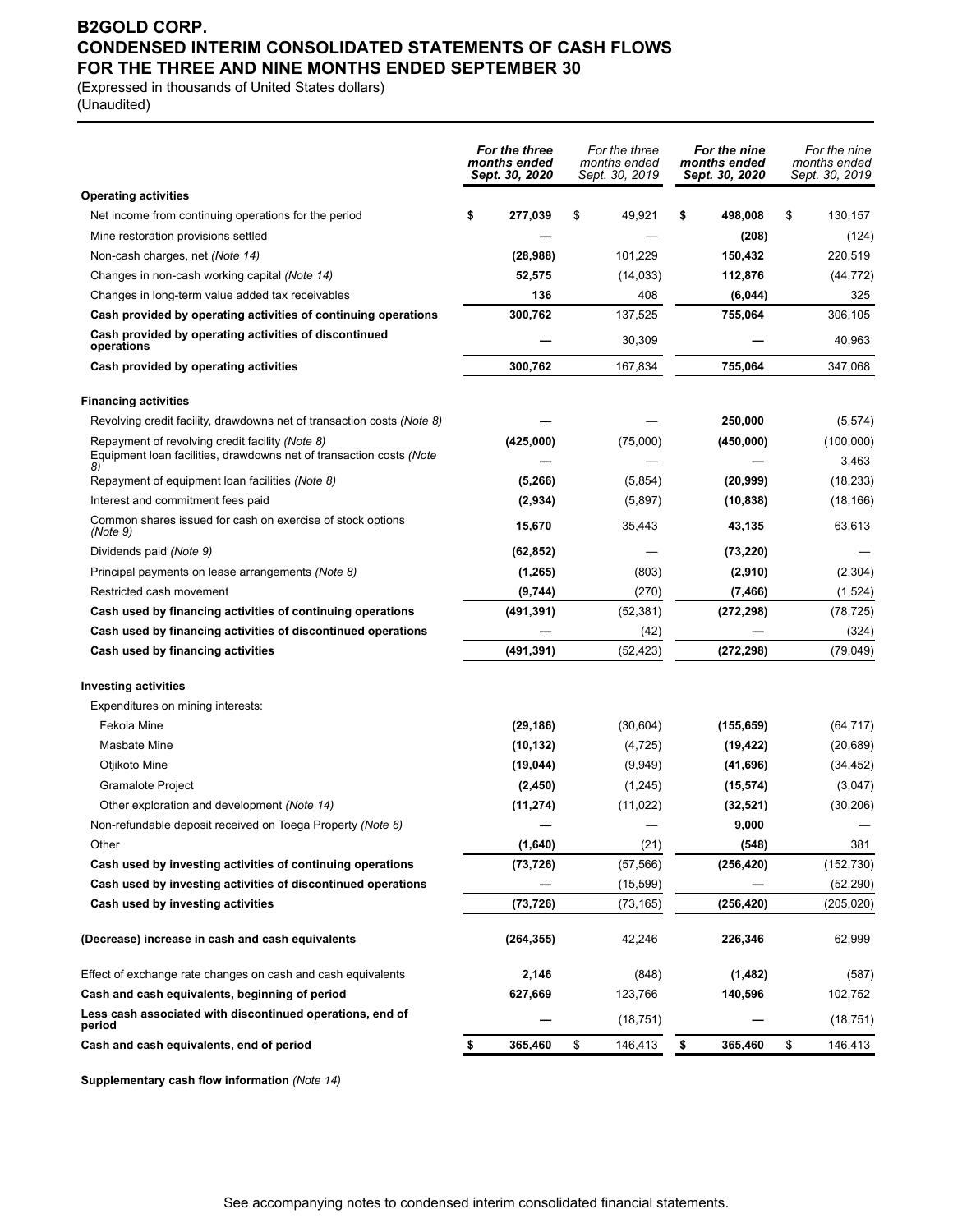# **B2GOLD CORP. CONDENSED INTERIM CONSOLIDATED BALANCE SHEETS**

(Expressed in thousands of United States dollars) (Unaudited)

|                                                                   |                                                                    |          | As at September 30, | As at December 31,<br>2019 |    |                         |
|-------------------------------------------------------------------|--------------------------------------------------------------------|----------|---------------------|----------------------------|----|-------------------------|
| Assets                                                            |                                                                    |          |                     |                            |    |                         |
| Current                                                           |                                                                    |          |                     |                            |    |                         |
| Cash and cash equivalents                                         |                                                                    |          | \$                  | 365,460                    | \$ | 140,596                 |
| Accounts receivable, prepaids and other (Note 4)                  |                                                                    |          |                     | 33,929                     |    | 37,890                  |
| Value-added and other tax receivables                             |                                                                    |          |                     | 9,251                      |    | 11,070                  |
| Inventories (Note 5)                                              |                                                                    |          |                     | 242,202                    |    | 217,923                 |
| Assets classified as held for sale (Note 6)                       |                                                                    |          |                     | 11,855                     |    | 22,021                  |
|                                                                   |                                                                    |          |                     | 662,697                    |    | 429,500                 |
| Value-added tax receivables                                       |                                                                    |          |                     | 30,054                     |    | 25,153                  |
| Mining interests (Note 6 and Note 17 - Schedules)                 |                                                                    |          |                     |                            |    |                         |
| Owned by subsidiaries and joint operations                        |                                                                    |          |                     | 2,340,407                  |    | 2,046,731               |
| Investments in joint ventures and associates                      |                                                                    |          |                     | 67,536                     |    | 130,736                 |
| Other assets (Note 7)                                             |                                                                    |          |                     | 66,904                     |    | 49,615                  |
| Deferred income taxes                                             |                                                                    |          |                     | 14,836                     |    | 1,336                   |
|                                                                   |                                                                    |          | \$                  | 3,182,434                  | \$ | 2,683,071               |
| <b>Liabilities</b>                                                |                                                                    |          |                     |                            |    |                         |
| Current                                                           |                                                                    |          |                     |                            |    |                         |
| Accounts payable and accrued liabilities                          |                                                                    |          | \$                  | 80,478                     | \$ | 83,370                  |
| Current income and other taxes payable                            |                                                                    |          |                     | 184,231                    |    | 53,396                  |
| Current portion of long-term debt (Note 8)                        |                                                                    |          |                     | 23,091                     |    | 26,030                  |
| Current portion of derivative instruments at fair value (Note 11) |                                                                    |          |                     | 5,393                      |    | 1,909                   |
| Other current liabilities                                         |                                                                    |          |                     | 1,275                      |    | 357                     |
|                                                                   |                                                                    |          |                     | 294,468                    |    | 165,062                 |
| Long-term debt (Note 8)                                           |                                                                    |          |                     | 25,841                     |    | 235,821                 |
| Mine restoration provisions                                       |                                                                    |          |                     | 88,479                     |    | 75,419                  |
| Deferred income taxes                                             |                                                                    |          |                     | 225,506                    |    | 145,590                 |
| <b>Employee benefits obligation</b>                               |                                                                    |          |                     | 5,383                      |    | 4,736                   |
| Other long-term liabilities                                       |                                                                    |          |                     | 9,486                      |    | 4,791                   |
|                                                                   |                                                                    |          |                     | 649,163                    |    | 631,419                 |
| Equity                                                            |                                                                    |          |                     |                            |    |                         |
| Shareholders' equity                                              |                                                                    |          |                     |                            |    |                         |
| Share capital (Note 9)                                            |                                                                    |          |                     |                            |    |                         |
|                                                                   | Issued: 1,049,967,824 common shares (Dec 31, 2019 - 1,030,399,987) |          |                     | 2,403,487<br>46,633        |    | 2,339,874               |
| Contributed surplus<br>Accumulated other comprehensive loss       |                                                                    |          |                     | (141, 671)                 |    | 56,685<br>(145, 071)    |
|                                                                   |                                                                    |          |                     | 127,340                    |    |                         |
| Retained earnings (deficit)                                       |                                                                    |          |                     | 2,435,789                  |    | (261, 245)<br>1,990,243 |
| Non-controlling interests (Note 10)                               |                                                                    |          |                     | 97,482                     |    | 61,409                  |
|                                                                   |                                                                    |          |                     | 2,533,271                  |    | 2,051,652               |
|                                                                   |                                                                    |          |                     | 3,182,434                  | \$ | 2,683,071               |
|                                                                   |                                                                    |          |                     |                            |    |                         |
| <b>Commitments</b> (Note 16)                                      |                                                                    |          |                     |                            |    |                         |
| <b>Approved by the Board</b>                                      | "Clive T. Johnson"                                                 | Director |                     | "Robert J. Gayton"         |    | Director                |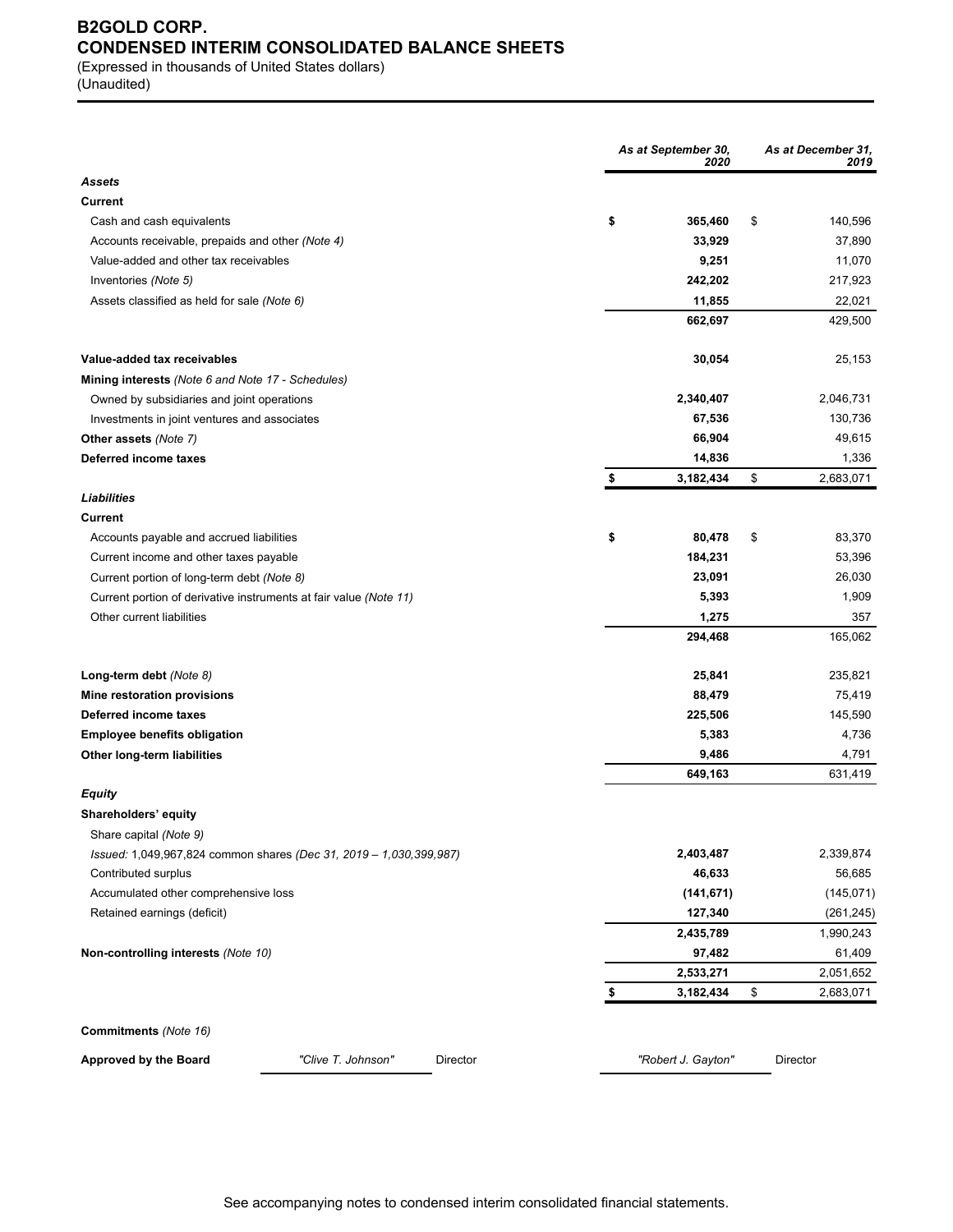## **B2GOLD CORP. CONDENSED INTERIM CONSOLIDATED STATEMENTS OF CHANGES IN EQUITY FOR THE NINE MONTHS ENDED SEPTEMBER 30**

(Expressed in thousands of United States dollars)

(Unaudited)

|                                                           |                           | 2020            |                                     |                                                      |                                          |                                  |                     |
|-----------------------------------------------------------|---------------------------|-----------------|-------------------------------------|------------------------------------------------------|------------------------------------------|----------------------------------|---------------------|
|                                                           | <b>Shares</b><br>('000's) | capital         | <b>Share Contributed</b><br>surplus | <b>Accumulated</b><br>other<br>comprehensive<br>loss | <b>Retained</b><br>earnings<br>(deficit) | Non-<br>controlling<br>interests | Total<br>equity     |
| Balance at December 31, 2019                              | 1,030,400                 | $$2,339,874$ \$ | 56,685 \$                           | $(145,071)$ \$                                       | $(261, 245)$ \$                          | 61,409                           | \$ 2,051,652        |
| Net income for the period                                 |                           |                 |                                     |                                                      | 459,601                                  | 38,407                           | 498,008             |
| Dividends (Note 9)                                        |                           |                 | 453                                 |                                                      | (73, 762)                                |                                  | (73, 309)           |
| Unrealised gain on investments                            |                           |                 |                                     | 3,400                                                |                                          |                                  | 3,400               |
| Shares issued on exercise of stock options<br>(Note 9)    | 18,095                    | 41,635          |                                     |                                                      |                                          |                                  | 41,635              |
| Shares issued on vesting of RSUs<br>(Note 9)              | 1,473                     | 3,960           | (3,960)                             |                                                      |                                          |                                  |                     |
| Interest on loan to non-controlling interest              |                           |                 |                                     |                                                      | 2,746                                    | (2, 334)                         | 412                 |
| Share-based payments (Note 9)                             |                           |                 | 11,473                              |                                                      |                                          |                                  | 11,473              |
| Transfer to share capital on exercise of<br>stock options |                           | 18,018          | (18,018)                            |                                                      |                                          |                                  |                     |
| Balance at September 30, 2020                             | 1,049,968                 | $$2,403,487$ \$ | 46,633 \$                           | $(141, 671)$ \$                                      | 127,340 \$                               |                                  | 97,482 \$ 2,533,271 |

|                                                           |                           | 2019            |                                     |                                               |                 |                                          |                 |
|-----------------------------------------------------------|---------------------------|-----------------|-------------------------------------|-----------------------------------------------|-----------------|------------------------------------------|-----------------|
|                                                           | <b>Shares</b><br>('000's) | capital         | <b>Share Contributed</b><br>surplus | Accumulated<br>other<br>comprehensive<br>loss |                 | Non-<br>Deficit controlling<br>interests | Total<br>equity |
| Balance at December 31, 2018                              | 994,622                   | $$2,234,050$ \$ | 70,889 \$                           | $(146, 153)$ \$                               | $(547, 839)$ \$ | 41,906                                   | \$1,652,853     |
| Net income for the period                                 |                           |                 |                                     |                                               | 115,968         | 17,460                                   | 133,428         |
| Unrealised gain on investments                            |                           |                 |                                     | 1,235                                         |                 |                                          | 1,235           |
| Shares issued on exercise of stock options<br>(Note 9)    | 30,047                    | 62,248          |                                     |                                               |                 |                                          | 62,248          |
| Shares issued on vesting of RSUs<br>(Note 9)              | 1,083                     | 2,895           | (2,895)                             |                                               |                 |                                          |                 |
| Interest on loan to non-controlling interest              |                           |                 |                                     |                                               | 2,603           | (2,210)                                  | 393             |
| Share-based payments (Note 9)                             |                           |                 | 15,402                              |                                               |                 |                                          | 15,402          |
| Transfer to share capital on exercise of<br>stock options |                           | 25,995          | (25, 995)                           |                                               |                 |                                          |                 |
| Balance at September 30, 2019                             | 1,025,752                 | $$2,325,188$ \$ | 57,401 \$                           | $(144, 918)$ \$                               | $(429, 268)$ \$ | 57,156                                   | \$1,865,559     |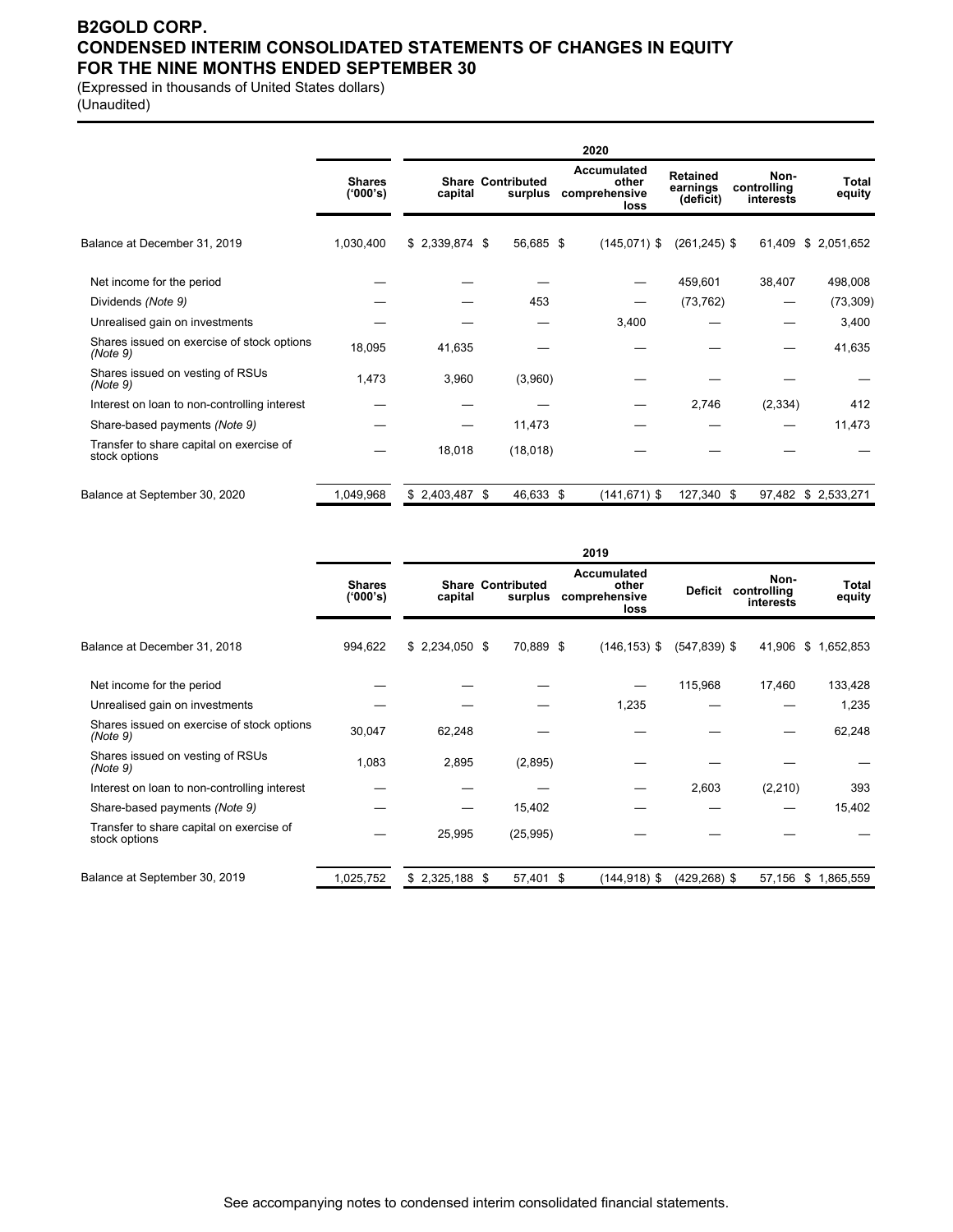(All tabular amounts are in thousands of United States dollars unless otherwise stated) (Unaudited)

#### *1 Nature of operations*

B2Gold Corp. ("B2Gold" or the "Company") is a Vancouver-based gold producer with three operating mines. The Company operates the Fekola Mine in Mali, the Masbate Mine in the Philippines and the Otjikoto Mine in Namibia. Up to October 14, 2019, the Company operated two additional mines in Nicaragua - La Libertad and El Limon mines (see Note 6). The Company also has a 50% joint operation interest in the Gramalote Project in Colombia (see Note 6) and an 81% interest in the Kiaka Project in Burkina Faso. In addition, the Company has a portfolio of other evaluation and exploration assets in Mali, Burkina Faso, Namibia, Uzbekistan and Finland.

B2Gold is a public company which is listed on the Toronto Stock Exchange under the symbol "BTO", the NYSE American LLC under the symbol "BTG" and the Namibian Stock Exchange under the symbol "B2G". B2Gold's head office is located at Suite 3100, Three Bentall Centre, 595 Burrard Street, Vancouver, British Columbia, V7X 1J1.

## *2 Basis of preparation*

These condensed interim consolidated financial statements have been prepared in accordance with International Accounting Standard 34, *Interim Financial Reporting* of International Financial Reporting Standards ("IFRS") as issued by the International Accounting Standards Board ("IASB"). These condensed interim consolidated financial statements should be read in conjunction with the audited consolidated financial statements for the year ended December 31, 2019, which have been prepared in accordance with IFRS as issued by the IASB.

These condensed interim consolidated financial statements follow the same accounting policies and methods of application as the most recent audited consolidated financial statements of the Company.

These condensed consolidated interim financial statements were authorized for issue by the Board of Directors on November 3, 2020.

#### *3 Significant accounting judgements and estimates*

The preparation of these financial statements in conformity with IFRS requires judgements and estimates that affect the amounts reported. Those judgements and estimates concerning the future may differ from actual results. The following are the areas of accounting policy judgement and accounting estimates applied by management that most significantly affect the Company's financial statements, including those areas of estimation uncertainty that could result in a material adjustment to the carrying amounts of assets and liabilities within the next financial year.

#### *COVID-19 estimation uncertainty*

A global pandemic related to COVID-19 was declared by the World Health Organization in March 2020. The current and expected impacts on global commerce have been and are anticipated to continue to be far-reaching. To date, globally, there has been significant volatility in commodity prices and foreign exchange rates, restrictions on the conduct of business in many jurisdictions, including travel restrictions, and supply chain disruptions. There is significant ongoing global uncertainty surrounding COVID-19 and the extent and duration of the impact that it may have.

The areas of judgement and estimation uncertainty for the Company which may be impacted include estimates used to determine recoverable reserves and resources, estimates used to determine the recoverable amounts of long-lived assets, estimates used to determine the recoverable amounts of value-added tax receivables and estimates regarding deferred income taxes and valuation allowances. Changes related to these could be material.

#### *Mineral reserve and resource estimates*

Mineral reserves are estimates of the amount of ore that can be economically and legally extracted from the Company's mining properties. The Company estimates its mineral reserves and mineral resources based on information compiled by appropriately qualified persons relating to the geological data on the size, depth and shape of the ore body, and requires complex geological judgements to interpret the data. The estimation of recoverable reserves is based upon factors such as estimates of foreign exchange rates, commodity prices, future capital requirements, metallurgical recoveries, permitting and production costs along with geological assumptions and judgements made in estimating the size, and grade of the ore body. Changes in the reserve or resource estimates may impact the carrying value of mining interests, mine restoration provisions, recognition of deferred tax assets, depreciation and amortization charges and royalties receivable.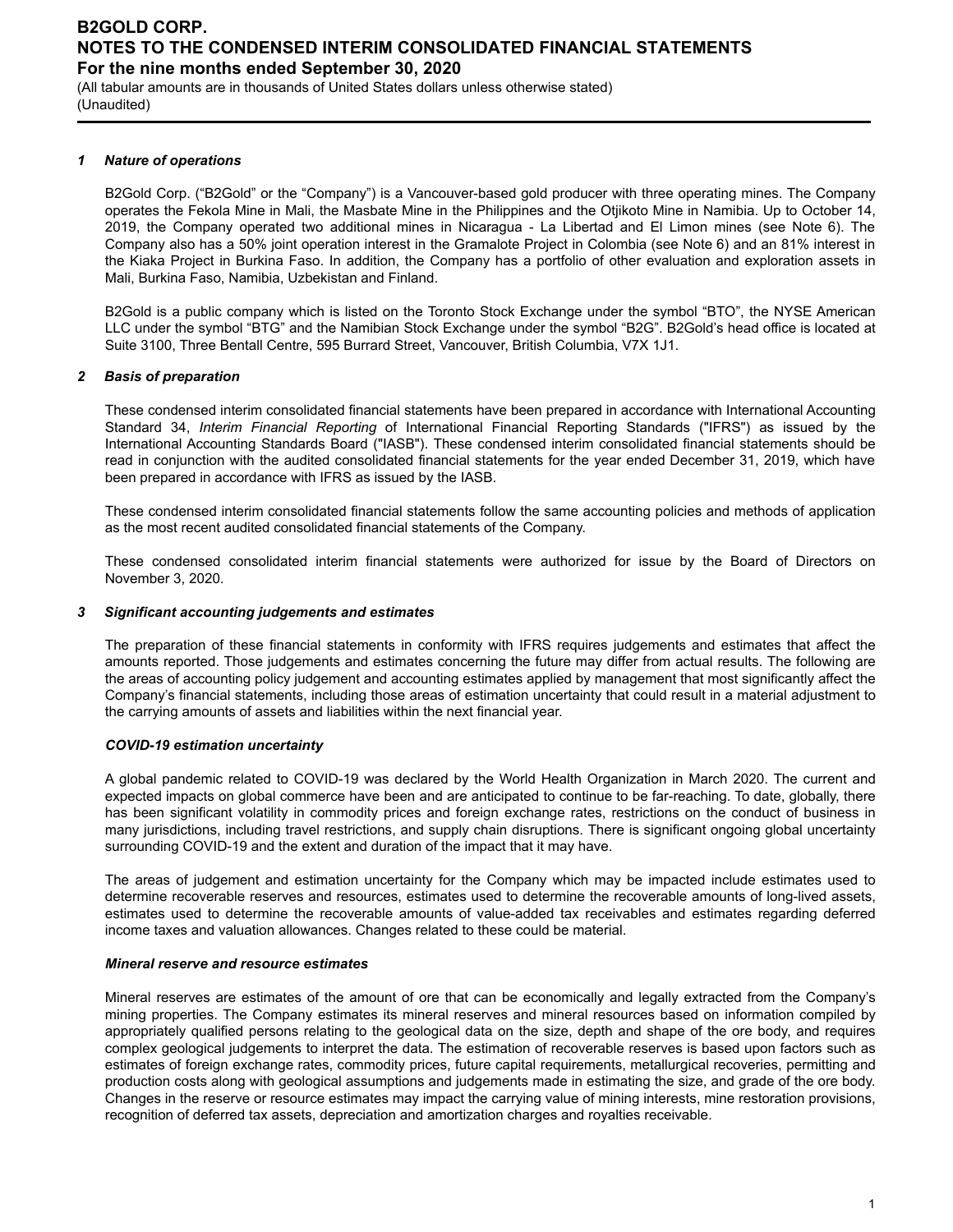(All tabular amounts are in thousands of United States dollars unless otherwise stated) (Unaudited)

#### *Impairment of long-lived assets*

Long-lived assets are tested for impairment, or reversal of a previous impairment, if there is an indicator of impairment or a subsequent reversal. Calculating the estimated recoverable amount of cash generating units for long-lived asset requires management to make estimates and assumptions with respect to future production levels, mill recoveries, operating and capital costs, future metal prices, foreign exchange rates, taxation rates, and discount rates in its life-of-mine plans and preparation of updated feasibility level technical studies when relevant. Changes in any of the assumptions or estimates used in determining the recoverable amount could impact the analysis. Such changes could be material.

#### *Value-added tax receivables*

The Company incurs indirect taxes, including value-added tax, on purchases of goods and services at its operating mines and development projects. Indirect tax balances are recorded at their estimated recoverable amounts within current or longterm assets, net of provisions, and reflect the Company's best estimate of their recoverability under existing tax rules in the respective jurisdictions in which they arise. Management's assessment of recoverability considers the probable outcomes of claimed deductions and/or disputes. The provisions and balance sheet classifications made to date may be subject to change and such change may be material.

#### *Current and deferred income taxes*

The Company is periodically required to estimate the tax basis of assets and liabilities. Where applicable tax laws and regulations are either unclear or subject to varying interpretations, it is possible that changes in these estimates could occur that materially affect the amounts of deferred income tax assets and liabilities recorded in the financial statements. Changes in deferred tax assets and liabilities generally have a direct impact on earnings in the period that the changes occur.

Each period, the Company evaluates the likelihood of whether some portion or all of each deferred tax asset will not be realized. This evaluation is based on historic and future expected levels of taxable income and the associated repatriation of retained earnings, the pattern and timing of reversals of taxable temporary timing differences that give rise to deferred tax liabilities, and tax planning initiatives. Levels of future taxable income are affected by, among other things, market gold prices, production costs, quantities of proven and probable gold reserves, interest rates and foreign currency exchange rates. The availability of retained earnings for distribution depends on future levels of taxable income as well as future reclamation expenditures, capital expenditures, dividends and other uses of available cash flow.

#### *Uncertain tax positions*

The Company's operations involve the application of complex tax regulations in multiple international jurisdictions. Determining the tax treatment of a transaction requires the Company to apply judgement in its interpretation of the applicable tax law. These positions are not final until accepted by the relevant tax authority. The tax treatment may change based on the result of assessments or audits by the tax authorities often years after the initial filing.

The Company recognizes and records potential liabilities for uncertain tax positions based on its assessment of the amount, or range of amounts of tax that will be due. The Company adjusts these accruals as new information becomes available. Due to the complexity and uncertainty associated with certain tax treatments, the ultimate resolution could result in a payment that is materially different from the Company's current estimate of the tax liabilities.

#### *Determination of control or significant influence over investees*

The assessment of whether the Company has a significant influence or control over an investee requires the application of judgement when assessing factors that could give rise to a significant influence or control. Factors evaluated when making a judgement of control or significant influence over an investee include, but are not limited to, ownership percentage, representation on the board of directors, participation in the policy-making process, material transactions and contractual arrangements between the Company and the investee, interchange of managerial personnel, provision of essential technical information and potential voting rights. In evaluating these factors, the Company determines the level of power over the investee the Company has. Changes in the Company's assessment of the factors used in determining if control or significant influence exists over an investee would impact the accounting treatment of the investment in the investee.

#### *Joint arrangements*

The Company is party to arrangements over which it does not have control. Judgment is required in determining whether joint control over these arrangements exists, which parties have joint control and whether the arrangement is a joint venture or joint operation. In assessing whether it has joint control, the Company analyzes the activities of the arrangement to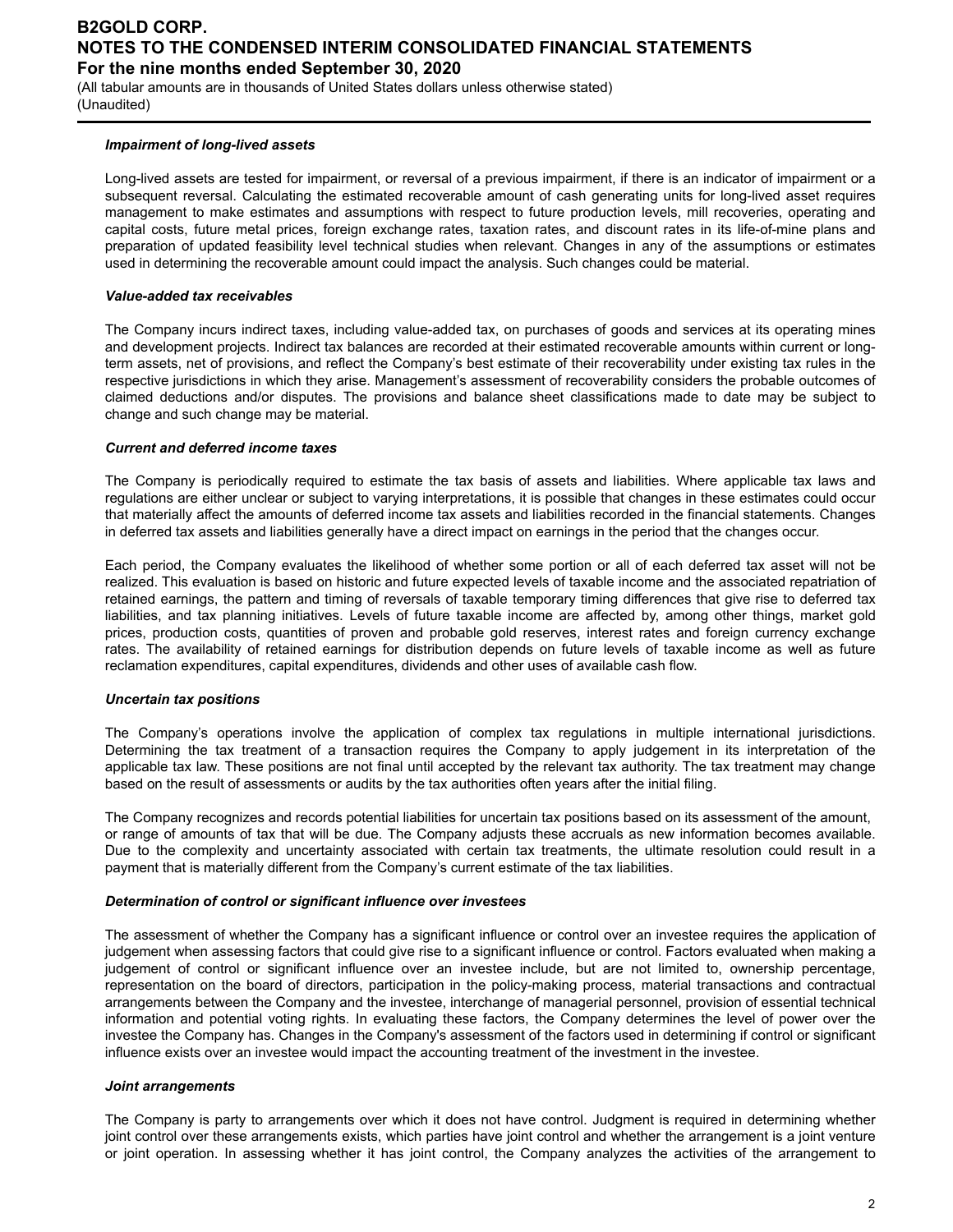(All tabular amounts are in thousands of United States dollars unless otherwise stated) (Unaudited)

determine which activities most significantly affect the returns of the arrangement over its life. These activities are determined to be the relevant activities of the arrangement. If unanimous consent is required over the decisions about the relevant activities, the parties whose consent is required have joint control. The judgments around which activities are considered the relevant activities of the arrangement are subject to analysis by each of the parties to the arrangement and may be interpreted differently. When performing this assessment, the Company generally considers decisions about activities such as managing the asset while it is being designed, developed and constructed, during its operating life and during the closure period. It may also consider other activities including the approval of budgets, expansion and disposition of assets, financing, significant operating and capital expenditures, appointment of key management personnel, representation on the board of directors and other items. When circumstances or contractual terms change, the Company reassesses the control group and the relevant activities of the arrangement.

If the Company has joint control over an arrangement, an assessment of whether the arrangement is a joint venture or joint operation is required. This assessment is based on whether the Company has rights to the assets, and obligations for the liabilities of the arrangement or whether the Company has rights to the net assets of the arrangement. In making this determination, the Company reviews the legal form of the arrangement, the terms of the contractual arrangement and other facts and circumstances. In a situation where the legal form and the terms of the contractual arrangement do not give us rights to the assets and obligations for the liabilities, an assessment of other facts and circumstances is required, including whether the activities of the arrangement are primarily designed for the provision of output to the parties and whether the parties are substantially the only source of cash flows contributing to the arrangement. The consideration of other facts and circumstances may result in the conclusion that a joint arrangement is a joint operation. This conclusion requires judgment and is specific to each arrangement.

#### *4 Accounts receivable, prepaids and other*

|                    | <b>September 30, 2020</b> | December 31, 2019 |  |
|--------------------|---------------------------|-------------------|--|
|                    | S                         | S                 |  |
| Due from associate | 15.545                    | 14,441            |  |
| Supplier advances  | 5,436                     | 13,768            |  |
| Prepaid expenses   | 5,399                     | 2,221             |  |
| Other receivables  | 7.549                     | 7,460             |  |
|                    | 33,929                    | 37,890            |  |

During the quarter ended March 31, 2020, the Company agreed to extend the term of the deferred consideration due from its associate, Calibre Mining Corp. ("Calibre"), by six months to April 15, 2021. Subsequent to September 30, 2020, on October 15, 2020, Calibre repaid the \$16 million deferred consideration ahead of the revised schedule.

#### *5 Inventories*

|                          | <b>September 30, 2020</b> | December 31, 2019 |  |
|--------------------------|---------------------------|-------------------|--|
|                          |                           |                   |  |
|                          |                           |                   |  |
| Gold and silver bullion  | 34.454                    | 46,484            |  |
| In-process inventory     | 10,075                    | 10,297            |  |
| Ore stock-pile inventory | 76,385                    | 62,695            |  |
| Materials and supplies   | 121.288                   | 98,447            |  |
|                          | 242,202                   | 217,923           |  |

Ore stock-pile inventory includes amounts for the Fekola Mine of \$48 million (December 31, 2019 - \$33 million), for the Otjikoto Mine of \$27 million (December 31, 2019 – \$28 million), and for the Masbate Mine of \$1 million (December 31, 2019 - \$2 million).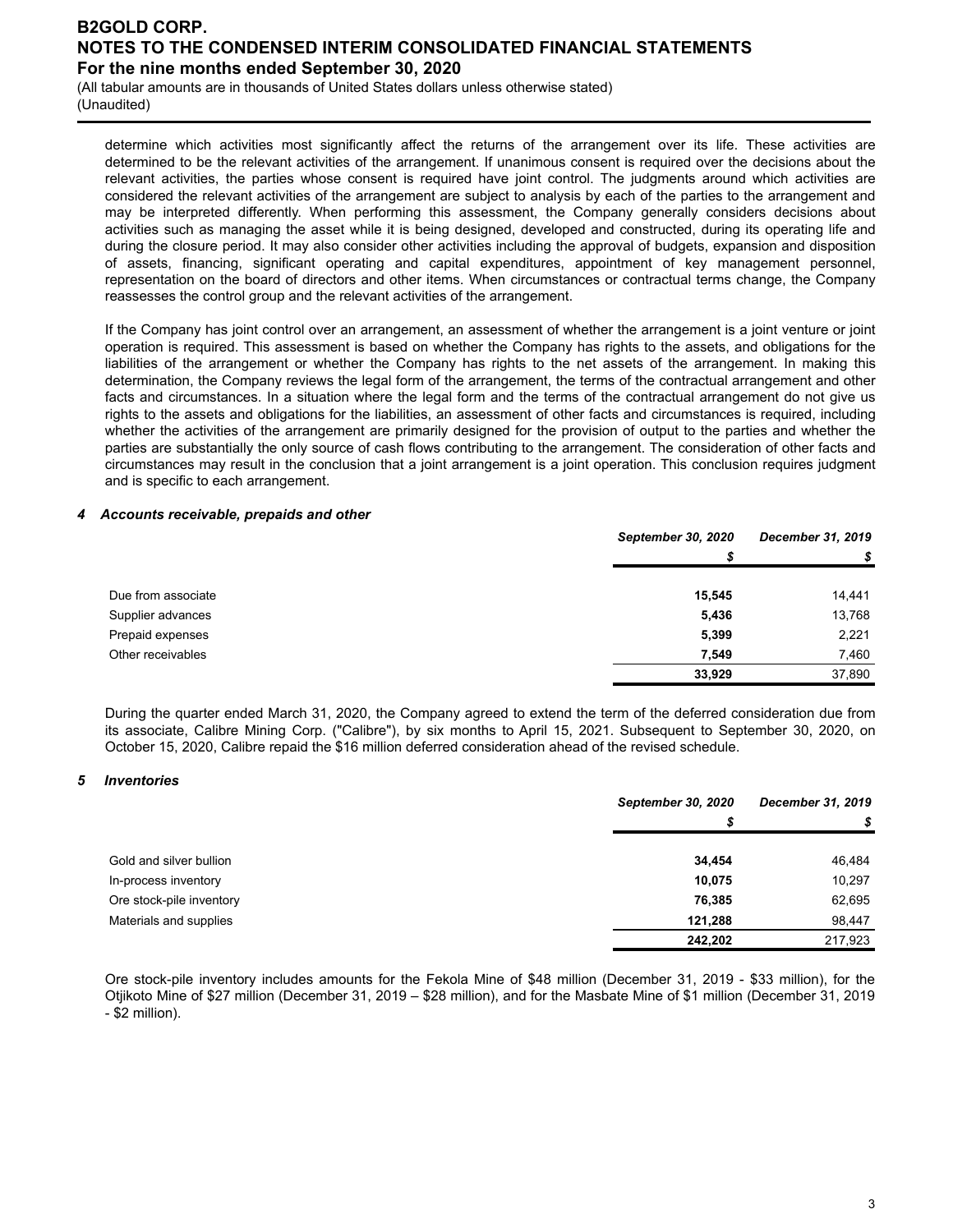(All tabular amounts are in thousands of United States dollars unless otherwise stated) (Unaudited)

#### *6 Mining interests*

|                                                                                      | September 30, 2020 | December 31, 2019 |
|--------------------------------------------------------------------------------------|--------------------|-------------------|
|                                                                                      | \$                 |                   |
| Property, plant and equipment (depletable)                                           |                    |                   |
| Fekola Mine, Mali                                                                    |                    |                   |
| Cost                                                                                 | 1,490,005          | 1,322,865         |
| Accumulated depreciation and depletion                                               | (383, 771)         | (258, 580)        |
|                                                                                      | 1,106,234          | 1,064,285         |
| Masbate Mine, Philippines                                                            |                    |                   |
| Cost                                                                                 | 1,024,341          | 815,418           |
| Accumulated depreciation and depletion                                               | (338, 952)         | (295, 616)        |
|                                                                                      | 685,389            | 519,802           |
| Otjikoto Mine, Namibia                                                               |                    |                   |
| Cost                                                                                 | 667,149            | 638,664           |
| Accumulated depreciation and depletion                                               | (360, 139)         | (323, 152)        |
|                                                                                      | 307,010            | 315,512           |
| Exploration and evaluation properties (non-depletable)                               |                    |                   |
| Gramalote, Colombia, net of impairment                                               | 90,806             |                   |
| Kiaka, Burkina Faso                                                                  | 79,490             | 76,807            |
| Anaconda Regional, Mali                                                              | 27,677             | 27,139            |
| Mocoa Royalty, Colombia                                                              | 10,230             | 10,230            |
| Ondundu, Namibia                                                                     | 10,552             | 9,778             |
| Finland Properties, Finland                                                          | 8,138              | 6,697             |
| Other                                                                                | 13,364             | 14,321            |
|                                                                                      | 240,257            | 144,972           |
| Corporate & other                                                                    |                    |                   |
| Office, furniture and equipment, net                                                 | 1,517              | 2,160             |
|                                                                                      | 2,340,407          | 2,046,731         |
| Investments in joint ventures and associates (accounted for using the equity method) |                    |                   |
| Gramalote, Colombia, net of impairment                                               |                    | 77,265            |
| Calibre, Nicaragua                                                                   | 67,536             | 53,471            |
|                                                                                      | 67,536             | 130,736           |
|                                                                                      | 2,407,943          | 2,177,467         |

#### *Reversal of impairment of Masbate long-lived assets*

During the year ended December 31, 2014, the Company recorded a pre-tax impairment charge of \$436 million on the carrying value of Masbate Mine property, plant and equipment. The net impairment recorded in the statement operations, after taking into account a deferred income tax recovery of \$131 million, was \$305 million. Subsequently, during the year ended December 31, 2019, after reflecting the amount of depreciation that would have been recorded had the assets not been impaired, the Company recorded a pre-tax impairment reversal of \$100 million on the carrying value of Masbate Mine property, plant and equipment. The net impairment reversal recorded in the statement operations in 2019, after taking into account a deferred income tax expense of \$30 million, was \$70 million. During the first nine months of 2020, the long-term consensus gold price continued to be above the long-term gold price assumptions used in the Company's reserve estimations and life-of-mine plans. Consequently, the Company has revised its long-term gold price estimate to \$1,500 per ounce of gold. The increase in the long-term gold price was considered to be an indicator of impairment reversal. The Company performed an impairment reversal test on the Masbate Mine cash-generating unit ("CGU") as at September 30, 2020.

The carrying values of the Masbate Mine property, plant and equipment were compared to the mine's recoverable amount which was determined to be its fair value less cost of disposal ("FVLCD") at September 30, 2020. To estimate the recoverable amount of the Masbate Mine's CGU for impairment reversal, the Company utilized a discounted cash flow model incorporating estimates and assumptions that included such factors as reserves and resources, future production levels, metallurgical recovery estimates, operating and capital costs, future metal prices and the discount rate. Management's estimate of the FVLCD of its CGUs is classified as level 3 in the fair value hierarchy. The Company's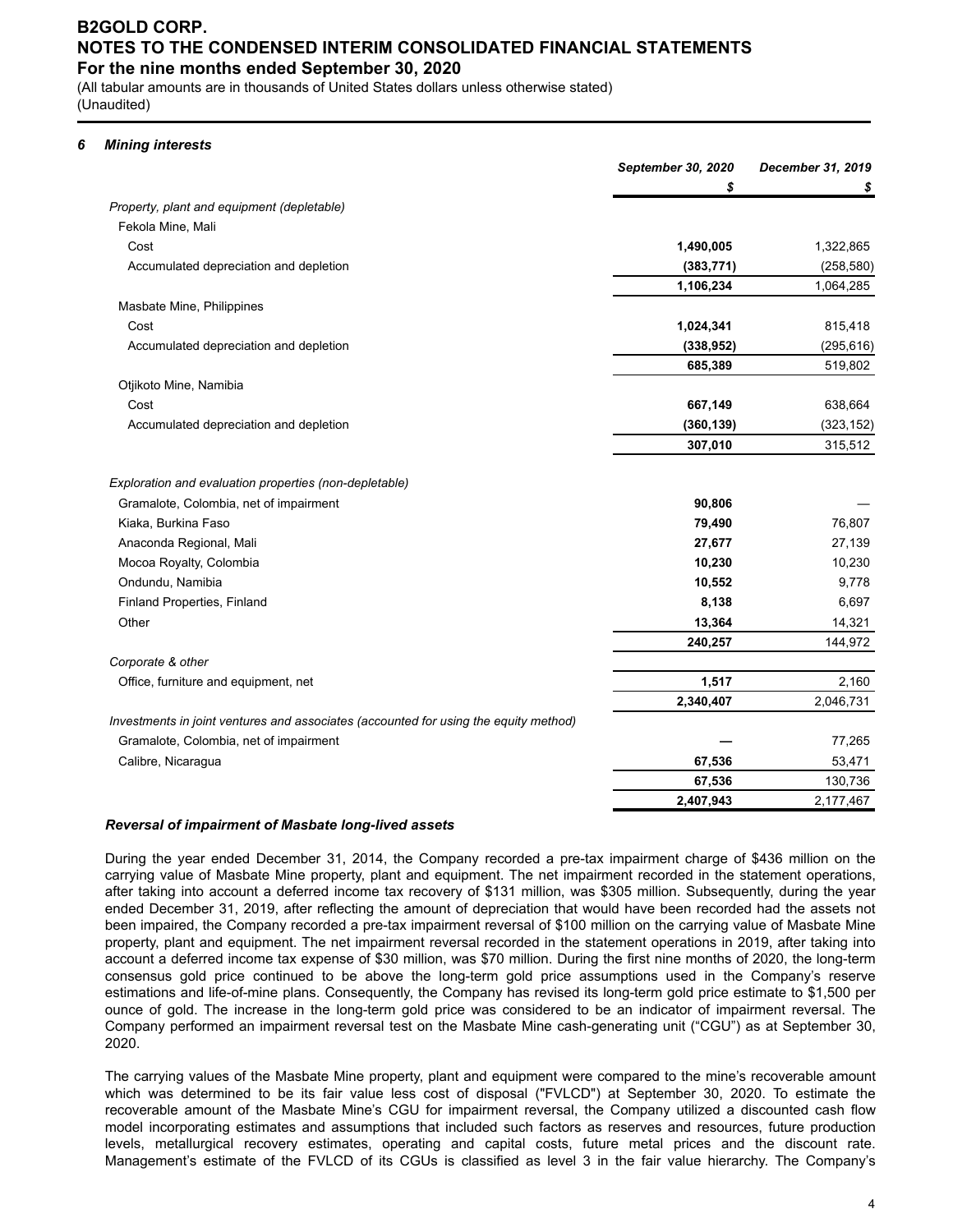(All tabular amounts are in thousands of United States dollars unless otherwise stated) (Unaudited)

estimate of future cash flows is subject to risks and uncertainties and therefore could change in the future if the underlying assumptions change.

Key assumptions used for the impairment test at September 30, 2020 were:

| Long-term gold price | \$1,500/ounce |
|----------------------|---------------|
| Silver price         | \$17/ounce    |
| Mine life            | 2036          |
| Discount rate        | 5 %           |

The Company concluded that the carrying values of the Masbate Mine property, plant and equipment at September 30, 2020 were lower than the FVLCD and has therefore resulted in a complete reversal of the remainder of the original impairment loss recorded in 2014. After reflecting the amount of depreciation that would have been recorded had the assets not been impaired, the Company recorded a pre-tax impairment reversal of \$174 million in the Condensed Interim Consolidated Statement of Operations. The net impairment reversal recorded in the Condensed Interim Consolidated Statement of Operations after taking into account a deferred income tax expense of \$52 million was \$122 million.

#### *Sensitivities*

The recoverable amount for the Masbate Mine CGU is most sensitive to changes in the long-term gold price and the discount rate. A decrease in the long-term gold price would result in the Company making amendments to the mine plans that would partially offset the effect of a lower long-term gold price through lower operating and capital costs. Ignoring the impact on the life-of-mine plans, in isolation, a \$100 per ounce decrease in the long-term gold price assumption would not result in any change in the impairment reversal as there is sufficient headroom in the model to offset the impact of the reduction. A 50 basis point increase in the discount rate would also result in no change to the impairment reversal.

#### *Gramalote*

On December 23, 2019, the Company and AngloGold Ashanti Limited ("AngloGold") entered into an amended and restated shareholders agreement for the Gramalote Project in Colombia. Under the revised agreement, B2Gold agreed to sole fund the first \$13.9 million of 2020 budgeted expenditures on the Gramalote Project in Colombia, following which B2Gold and AngloGold will each hold a 50% ownership interest in the joint venture (\$10.9 million of the sole fund amount) and B2Gold would continue its role of manager of the Gramalote joint venture, which it assumed on January 1, 2020 (\$3 million of the sole fund amount). During the nine months ended September 30, 2020, the Company completed its sole-funding of the full \$13.9 million, and the Company's interest in the JV was increased to 50% effective June 30, 2020. As a result of this and other changes in the amended shareholder agreement the Company determined that the Gramalote Project met the definition of a Joint Operation in accordance with IFRS 11, *Joint Arrangements,* effective June 30, 2020, and the Company has proportionately consolidated its share of the assets and liabilities of the Gramalote Project from this date. Each of B2Gold and its partner AngloGold Ashanti are now funding their share of expenditures pro rata.

#### *Toega*

On April 28, 2020, the Company and its 10% partner GAMS-Mining F&I Ltd ("GAMS") entered into a definitive agreement with West African Resources Limited ("West African") for the sale of the Toega property located in Burkina Faso. The purchase consideration, due 90% to B2Gold and 10% to GAMS, consists of: an initial non-refundable cash payment of \$10 million; a further payment of \$10 million in cash or shares due upon completion of a feasibility study within 2 years (at which time the permits comprising the Toega project will be transferred to West African); production payments of \$25 million in the form of a 3% net smelter returns ("NSR") royalty on production from the Toega project area; and a further 0.5% NSR royalty (to commence after the 3% NSR outlined above has been fully paid) which is capped at 1.5 million ounces.

As a result of the transaction, the Company's \$9 million share of the non-refundable cash payment has been credited to the carrying value of the mineral property and the remaining value of the Toega property of \$12 million has been classified as an asset held for sale on the Condensed Interim Consolidated Balance Sheet at September 30, 2020.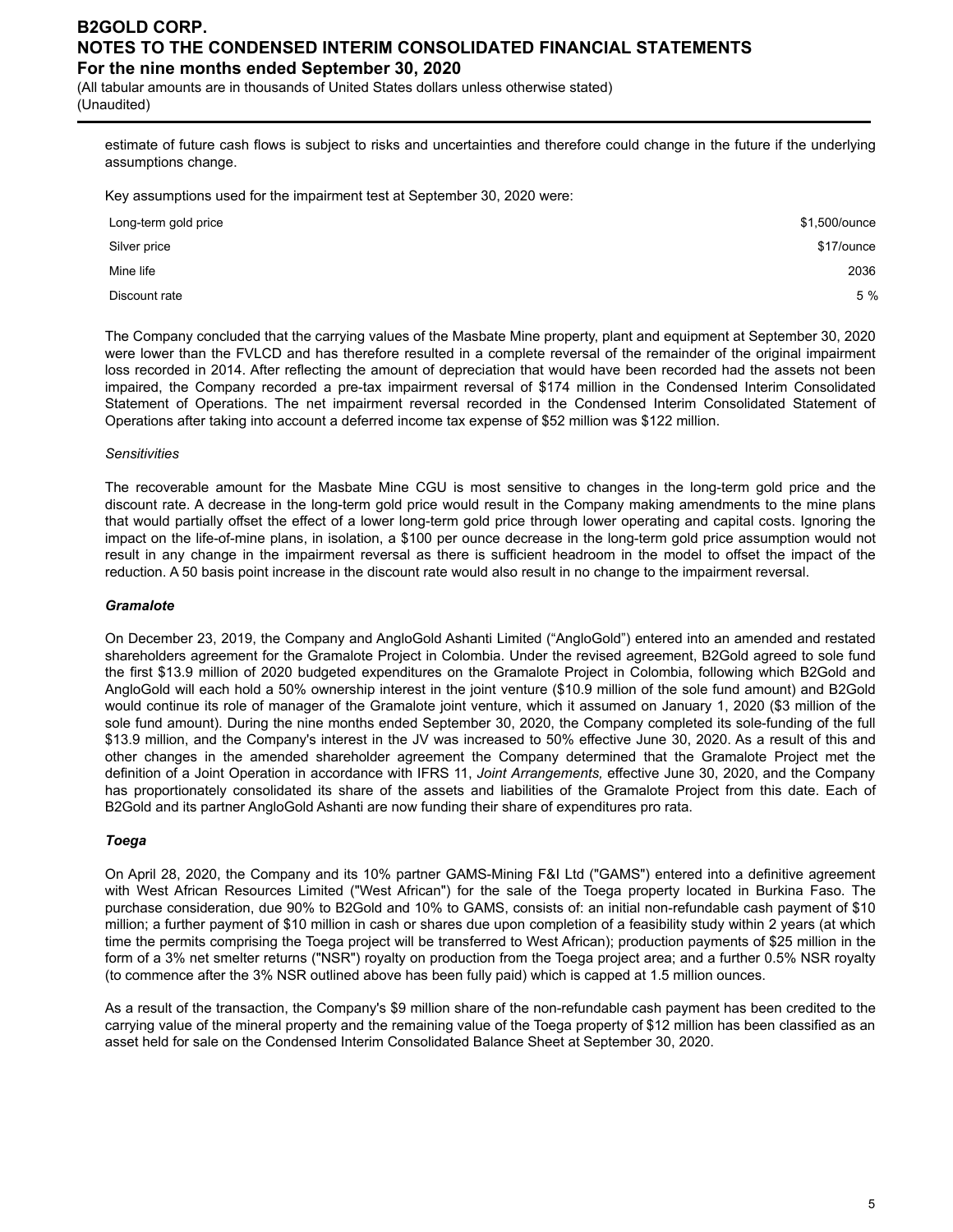(All tabular amounts are in thousands of United States dollars unless otherwise stated) (Unaudited)

#### *Other*

During the quarter ended September 30, 2020, the Company wrote off \$11 million relating to non-core properties in Mali, Burkina Faso, Botswana and Ghana.

#### *Sale of Nicaraguan Group*

On October 15, 2019, the Company completed the sale of El Limon Mine, La Libertad Mine and other additional concessions in Nicaragua (collectively, the "Nicaraguan Group") to Calibre for consideration measured at \$116 million (net of transaction costs). In accordance with IFRS 5 *Non-current assets held for sale and discontinued operations*, the Nicaraguan Group met the definition of a discontinued operation for the three and nine months ended September 30, 2020. The results of the Nicaraguan Group for the comparative period have been presented as discontinued operations in the Condensed Interim Consolidated Statement of Operations and the Condensed Interim Consolidated Statement of Cash Flows.

## *7 Other assets*

|                                             | September 30, 2020 | December 31, 2019 |
|---------------------------------------------|--------------------|-------------------|
|                                             | S                  | S                 |
|                                             |                    |                   |
| Low-grade stockpile                         | 27,756             | 24,153            |
| Reclamation deposits                        | 15,976             | 6,653             |
| Debt service reserve accounts (Note 8)      | 9,401              | 11,783            |
| Long-term investments                       | 6,216              | 2,816             |
| Deferred financing costs                    | 6,018              |                   |
| Loan receivable, including accrued interest |                    | 3,984             |
| Other                                       | 1,537              | 226               |
|                                             | 66,904             | 49,615            |

#### *8 Long-term debt*

|                                                                         | September 30, 2020 | December 31, 2019 |
|-------------------------------------------------------------------------|--------------------|-------------------|
|                                                                         | 5                  |                   |
| Revolving credit facility:                                              |                    |                   |
| Principal amount                                                        |                    | 200,000           |
| Less: unamortized transaction costs                                     |                    | (7, 713)          |
|                                                                         |                    | 192,287           |
| Equipment loans and lease obligations:                                  |                    |                   |
| Fekola equipment loan facility (net of unamortized transaction costs)   | 32,763             | 43,061            |
| Masbate equipment loan facility (net of unamortized transaction costs)  | 8,101              | 10,799            |
| Otjikoto equipment loan facility (net of unamortized transaction costs) |                    | 5,973             |
| Lease liabilities                                                       | 8,068              | 9,731             |
|                                                                         | 48,932             | 69,564            |
|                                                                         |                    |                   |
|                                                                         | 48,932             | 261,851           |
| Less: current portion                                                   | (23,091)           | (26,030)          |
|                                                                         | 25,841             | 235,821           |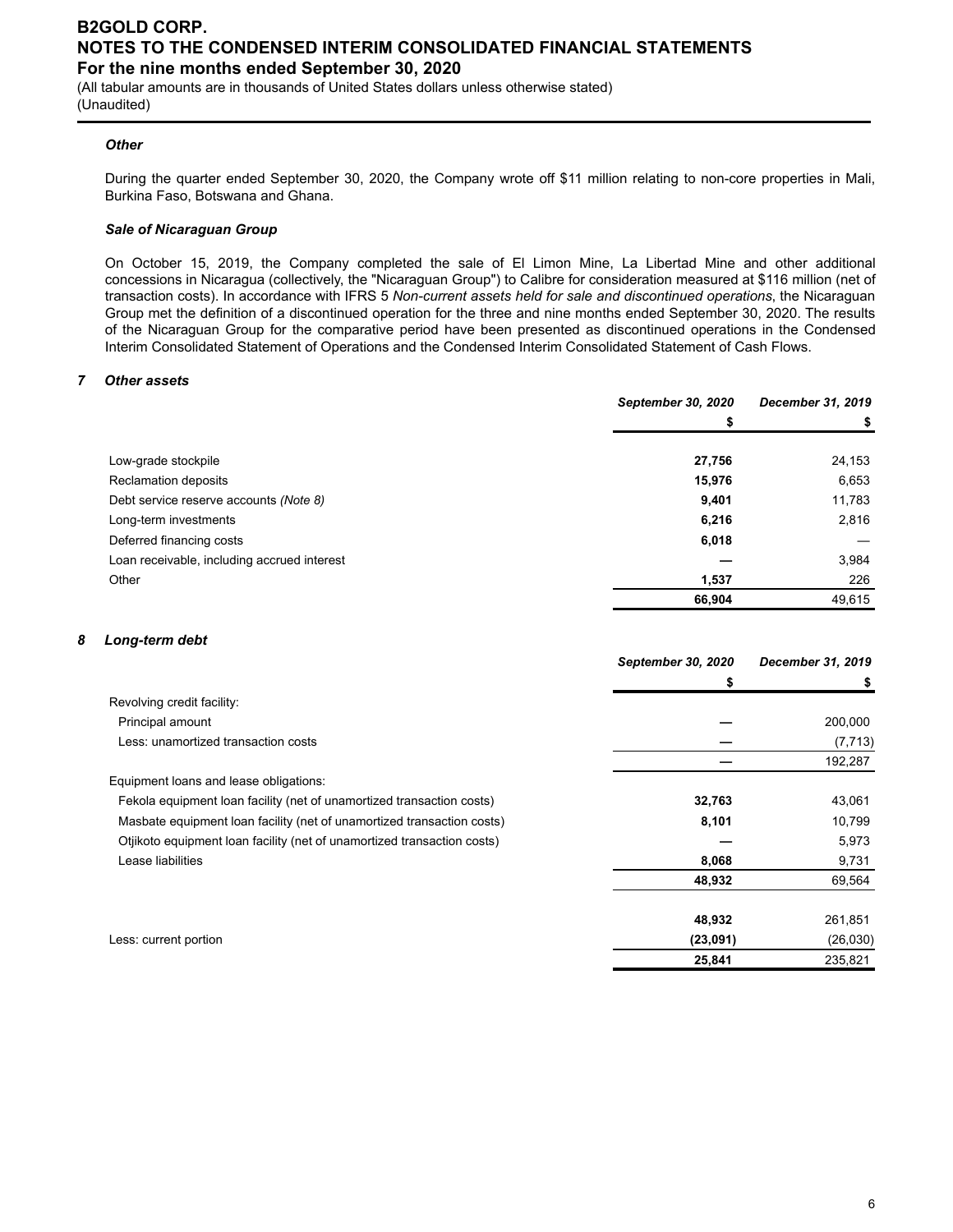(All tabular amounts are in thousands of United States dollars unless otherwise stated) (Unaudited)

The changes in debt balances during the nine months ended September 30, 2020 are as follows:

|                                                           | Revolving<br>credit facility | <b>Equipment</b><br>loans | Lease<br>liabilities | <b>Total</b> |
|-----------------------------------------------------------|------------------------------|---------------------------|----------------------|--------------|
|                                                           |                              |                           |                      | S            |
| Balance at December 31, 2019                              | 192,287                      | 59,833                    | 9,731                | 261,851      |
|                                                           |                              |                           |                      |              |
| <b>Drawdowns</b>                                          | 250,000                      |                           |                      | 250,000      |
| Debt repayments                                           | (450,000)                    | (20, 999)                 | (2,229)              | (473, 228)   |
| Foreign exchange losses                                   |                              | 1,548                     | 330                  | 1,878        |
| Reclass deferred financing costs to other assets (Note 7) | 6,018                        |                           |                      | 6,018        |
| Non-cash interest and financing expense                   | 1,695                        | 482                       | 236                  | 2,413        |
| Balance at September 30, 2020                             |                              | 40,864                    | 8,068                | 48,932       |
|                                                           |                              |                           |                      |              |
| Less current portion                                      |                              | (20, 306)                 | (2,785)              | (23,091)     |
|                                                           |                              | 20,558                    | 5,283                | 25,841       |

#### *Revolving credit facility*

On May 10, 2019, the Company entered into a revised revolving credit facility ("RCF") agreement with its existing syndicate of banks plus one new lender. The maximum available for drawdown under the facility was increased from \$500 million to \$600 million with an accordion feature, available on the receipt of additional binding commitments, for a further \$200 million.

The RCF bears interest on a sliding scale of between LIBOR plus 2.125% to 2.75% based on the Company's consolidated net leverage ratio. Commitment fees for the undrawn portion of the facility are also on a similar sliding scale basis of between 0.478% and 0.619%. The term of the RCF is four years, maturing on May 9, 2023.

The Company has provided security on the RCF in the form of a general security interest over the Company's assets and pledges creating a charge over the shares of certain of the Company's direct and indirect subsidiaries. In connection with the RCF, the Company must also maintain certain ratios for leverage and interest coverage. As at September 30, 2020, the Company was in compliance with these debt covenants.

On April 8, 2020, the Company drew down \$250 million under the RCF. During the quarter ended September 30, 2020, the Company repaid the outstanding balance of the RCF, leaving an undrawn and available balance of \$600 million.

## *Fekola equipment loan facilities*

On September 29, 2020, the Company entered into a new term equipment facility (the "new equipment facility") with Caterpillar Financial Services Corporation for aggregate principal amount of up to the Euro equivalent of \$40 million. The new equipment facility is available to the Company's majority-owned subsidiary, Fekola SA (the "Borrower") to finance or refinance up to 75% of the cost of mining fleet and other mining equipment at the Company's Fekola Mine in Mali. The new equipment facility is available from the date of the agreement and ends on the earlier of the day when the new equipment facility is fully drawn and 12 months from date of the agreement. The new equipment facility may be drawn in installments of not less than Euro 5 million, and each such installment shall be treated as a separate equipment loan. Subsequent to September 30, 2020, on October 26, 2020, the Borrower drew down the entire amount under the new equipment facility for proceeds of Euro 36 million.

Each equipment loan is repayable in 20 equal quarterly installments. The final repayment date shall be five years from the first disbursement under each equipment loan. The interest rate on each loan is a rate per annum equal to EURIBOR plus a margin of 4.25%. A commitment fee of 0.85% per annum on the undrawn balance the new equipment facility for the term of the facility is also due, payable quarterly commencing 12 months from the date of the agreement. The Company and its wholly-owned subsidiary, Mali Mining Investments Limited, have guaranteed the new equipment facility and security is given over the equipment of the Borrower which has been financed by the new equipment facility, related warranty and insurance.

For its existing term facility, the Company is required to maintain a deposit in a debt service reserve account ("DSRA") equal at all times to the total of the principal, interest and other payments that become payable over the next six month period. At September 30, 2020, the balance in the DSRA was Euro 8 million (\$9 million equivalent). There is no requirement to maintain a DSRA for the new facility.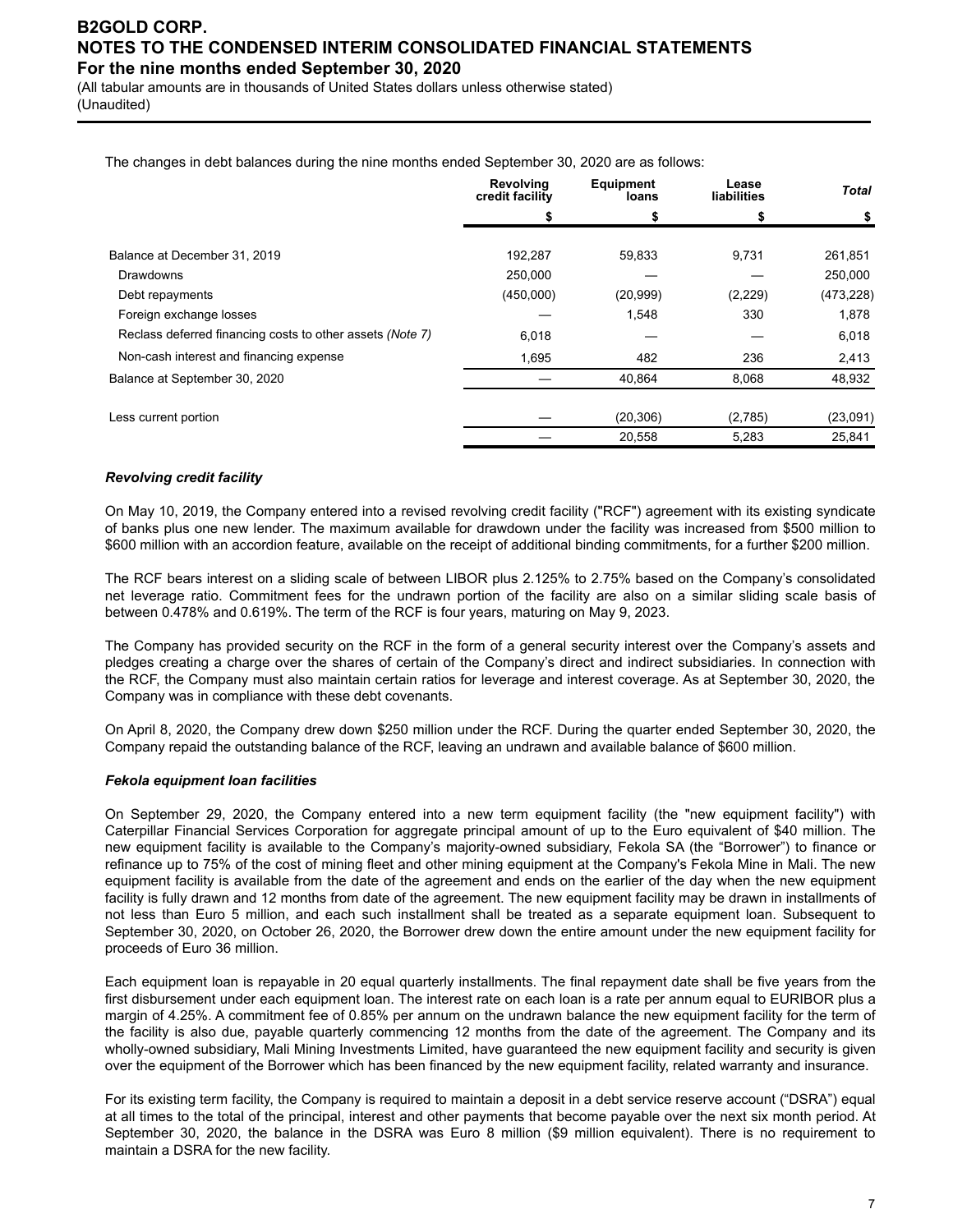(All tabular amounts are in thousands of United States dollars unless otherwise stated) (Unaudited)

#### *Otjikoto equipment loan facility*

The Otjikoto equipment loan facility was scheduled for repayment on or before December 31, 2023. On March 30, 2020, the Company elected to voluntarily repay the outstanding balance on the Otjikoto equipment loan facility of \$6 million.

#### *Lease commitments*

During the quarter ended September 30, 2020, the Company entered into a binding agreement for new office space. The lease has a term of 10 years with annual rental payments of \$4 million per year. The Company obtained access to the property on October 1, 2020.

#### *9 Share capital*

The Company's authorized share capital consists of an unlimited number of common shares and an unlimited number of preferred shares. As at September 30, 2020, the Company had 1,049,967,824 common shares outstanding, including 1,705,000 common shares being held in trust under the Company's Incentive Plan. No preferred shares were outstanding.

On March 23, 2020, the Company paid a dividend of \$0.01 per share totaling, \$10 million. On July 7, 2020, the Company paid a second dividend of \$0.02 per share, totaling \$21 million. On September 30, 2020, the Company paid a third dividend of \$0.04 per share, totaling \$43 million. The total year-to-date dividends of \$74 million have been recognized in retained earnings in the Condensed Interim Consolidated Statement of Changes in Equity during the period.

For the three and nine months ended September 30, 2020, share-based payments expense relating to the vesting of stock options, was \$1 million and \$5 million, respectively (2019 - \$1 million and \$8 million, respectively). During the three and nine months ended September 30, 2019, \$0 million and \$1 million, respectively, was capitalized to mining interests and \$1 million and \$2 million, respectively, was included in the results of discontinued operations. For the three and nine months ended September 30, 2020, the Company issued 6 million and 18 million shares for proceeds of \$15 million and \$42 million, respectively, upon the exercise of stock options. The weighted average market price of the shares at the time of exercise was Cdn. \$7.03. As at September 30, 2020, 18 million stock options were outstanding.

For the three and nine months ended September 30, 2020, share-based payments expense relating to the vesting of restricted share units ("RSUs") was \$2 million and \$5 million, respectively (2019 - \$1 million and \$4 million, respectively). During the nine months ended September 30, 2020, 2 million RSUs, were granted to employees of the Company and 2 million shares were issued on the vesting of RSUs. As at September 30, 2020, 4 million RSUs were outstanding.

For the three and nine months ended September 30, 2020, share-based payments expense relating to the vesting of performance share units ("PSUs") was \$0 million and \$1 million, respectively (2019 - \$0 million and \$0 million, respectively). During the nine months ended September 30, 2020, 2 million PSUs were issued to employees of the Company. As at September 30, 2020, 2 million PSUs were outstanding.

During the three and nine months ended September 30, 2020, 23,000 and 347,000 deferred share units ("DSUs"), respectively, were issued to Directors of the Company. As at September 30, 2020, 1,209,000 DSUs were outstanding.

#### *Earnings per share*

The following is the calculation of net income and diluted net income attributable to shareholders of the Company for the period:

|                                                                                                               | For the three<br>months ended<br>Sept. 30, 2020 |           | For the three<br>months ended<br>Sept. 30, 2019 |         | For the nine<br>months ended<br>Sept. 30, 2020 |           | For the nine<br>months ended<br>Sept. 30, 2019 |           |
|---------------------------------------------------------------------------------------------------------------|-------------------------------------------------|-----------|-------------------------------------------------|---------|------------------------------------------------|-----------|------------------------------------------------|-----------|
| Net income from continuing operations                                                                         | \$                                              | 277.039   | \$                                              | 49.921  | \$                                             | 498.008   | \$                                             | 130,157   |
| Non-controlling interests                                                                                     |                                                 | (14, 171) |                                                 | (9,814) |                                                | (38, 407) |                                                | (17, 460) |
| Net income and diluted net income from continuing<br>operations (attributable to shareholders of the Company) |                                                 | 262.868   | \$                                              | 40.107  | \$                                             | 459.601   | \$                                             | 112,697   |
| Income from discontinued operations attributable to<br>shareholders of the Company                            |                                                 |           | \$                                              | 15.662  |                                                |           |                                                | 3,271     |
| Net income and diluted net income (attributable to<br>shareholders of the Company)                            |                                                 | 262.868   | \$                                              | 55.769  | \$                                             | 459.601   | \$                                             | 115,968   |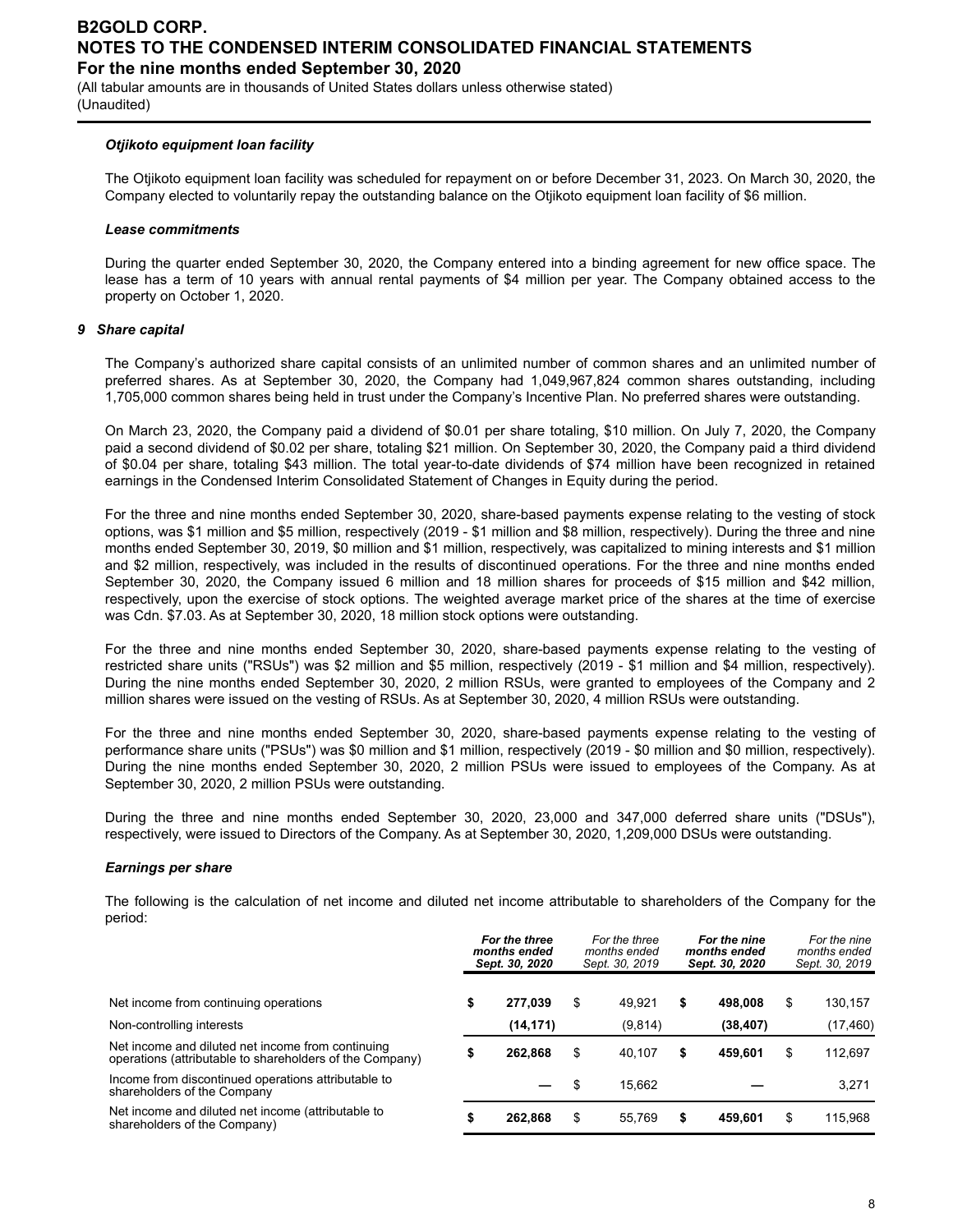(All tabular amounts are in thousands of United States dollars unless otherwise stated) (Unaudited)

The following is the calculation of diluted weighted average number of common shares outstanding for the period:

|                                                                                       | For the three<br>months ended<br>Sept. 30, 2020 | For the three<br>months ended<br>Sept. 30, 2019 | For the nine<br>months ended<br>Sept. 30, 2020 | For the nine<br>months ended<br>Sept. 30, 2019 |
|---------------------------------------------------------------------------------------|-------------------------------------------------|-------------------------------------------------|------------------------------------------------|------------------------------------------------|
| Basic weighted average number of common shares<br><b>outstanding</b> (in thousands)   | 1.046.973                                       | 1.019.307                                       | 1.040.911                                      | 1,009,753                                      |
| Effect of dilutive securities:                                                        |                                                 |                                                 |                                                |                                                |
| Stock options                                                                         | 10.717                                          | 11.013                                          | 8.945                                          | 8,181                                          |
| Restricted share units                                                                | 2.740                                           | 981                                             | 2,365                                          | 672                                            |
| Performance share units                                                               | 3,388                                           |                                                 | 3.388                                          |                                                |
| Diluted weighted average number of common shares<br><b>outstanding</b> (in thousands) | 1,063,818                                       | 1.031.301                                       | 1.055.609                                      | 1.018.606                                      |

The following is the basic and diluted earnings per share:

|                                                                                                | For the three<br>months ended<br>Sept. 30, 2020 |      | For the three<br>months ended<br>months ended<br>Sept. 30, 2019<br>Sept. 30, 2020 |      | For the nine | For the nine<br>months ended<br>Sept. 30, 2019 |    |      |
|------------------------------------------------------------------------------------------------|-------------------------------------------------|------|-----------------------------------------------------------------------------------|------|--------------|------------------------------------------------|----|------|
| Earnings per share from continuing operations<br>(attributable to shareholders of the Company) |                                                 |      |                                                                                   |      |              |                                                |    |      |
| Basic                                                                                          | \$                                              | 0.25 | \$                                                                                | 0.04 | \$           | 0.44                                           | S  | 0.11 |
| <b>Diluted</b>                                                                                 | \$                                              | 0.25 | \$                                                                                | 0.04 | \$           | 0.44                                           | \$ | 0.11 |
| <b>Earnings per share</b> (attributable to shareholders of the<br>Company)                     |                                                 |      |                                                                                   |      |              |                                                |    |      |
| Basic                                                                                          | \$                                              | 0.25 | \$                                                                                | 0.05 | \$           | 0.44                                           | \$ | 0.11 |
| <b>Diluted</b>                                                                                 | \$                                              | 0.25 | \$                                                                                | 0.05 | \$           | 0.44                                           | S  | 0.11 |

#### *10 Non-controlling interest*

The following is a continuity schedule of the Company's non-controlling interests:

|                                                 | Fekola   | <b>Masbate</b> | <b>Otiikoto</b> | Other | <b>Total</b> |
|-------------------------------------------------|----------|----------------|-----------------|-------|--------------|
|                                                 |          |                |                 |       |              |
| Balance at December 31, 2019                    | 30.429   | 16.189         | 13,877          | 914   | 61,409       |
| Share of net income (loss)                      | 33,920   | (913)          | 6,295           | (895) | 38,407       |
| Interest on loan to non-controlling<br>interest | (2, 334) |                |                 |       | (2, 334)     |
| Balance at September 30, 2020                   | 62.015   | 15.276         | 20.172          | 19    | 97,482       |

#### *11 Derivative financial instruments*

#### *Fuel derivatives*

During the nine months ended September 30, 2020, the Company entered into additional forward contracts for the purchase of 60,885,000 litres of fuel oil and 42,163,000 litres of gas oil with settlements scheduled between May 2020 and May 2022. These derivative instruments were not designated as hedges by the Company and are being recorded at fair value through profit and loss ("FVTPL").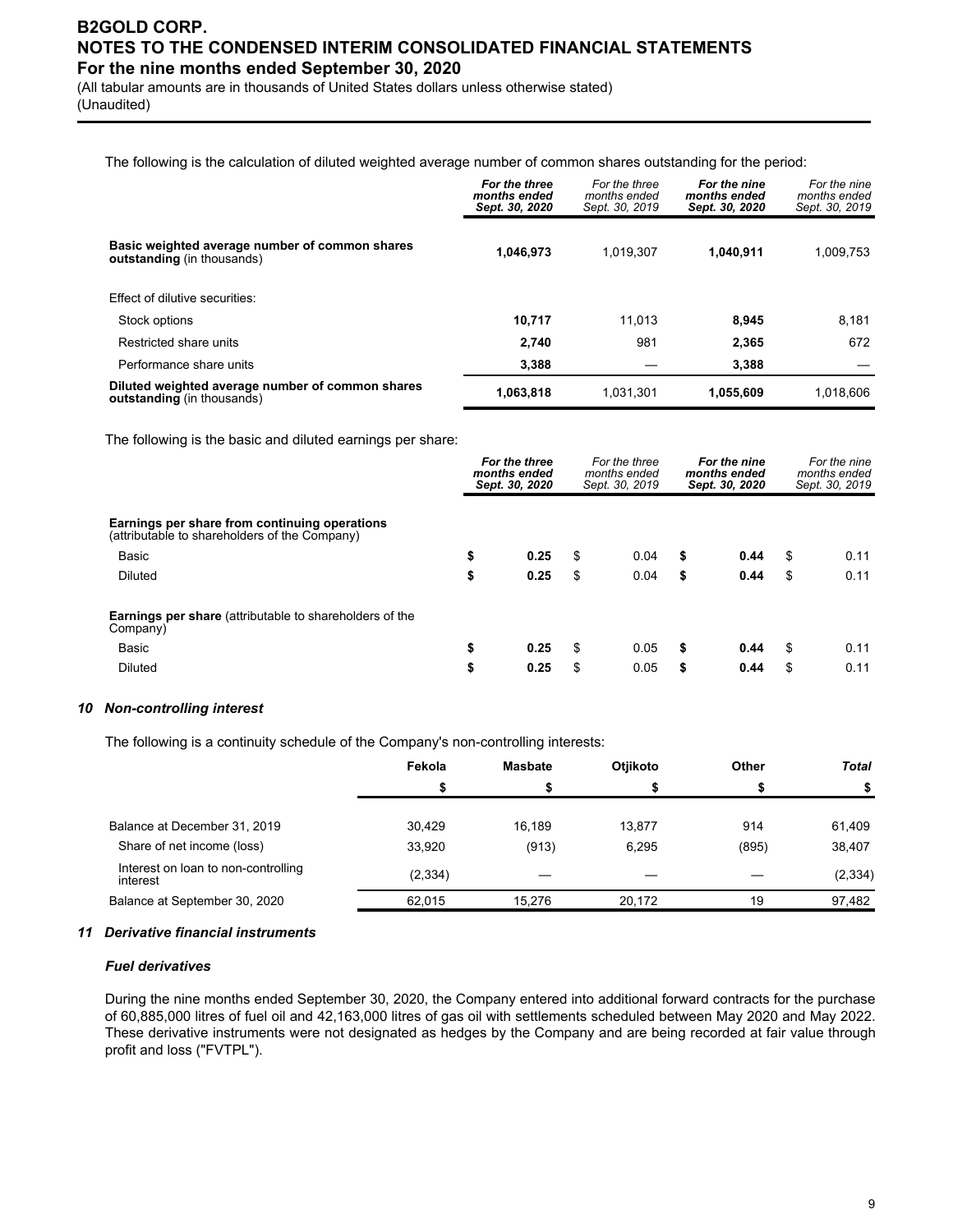(All tabular amounts are in thousands of United States dollars unless otherwise stated) (Unaudited)

The following is a summary, by maturity dates, of the Company's fuel derivatives contracts outstanding as at September 30, 2020:

|                       | 2020       | 2021       | 2022       | Total      |
|-----------------------|------------|------------|------------|------------|
| Forward - fuel oil:   |            |            |            |            |
| Litres (thousands)    | 9,606      | 31,823     | 10,880     | 52,309     |
| Average strike price  | \$<br>0.24 | \$<br>0.24 | \$<br>0.26 | \$<br>0.24 |
| Forward - gas oil:    |            |            |            |            |
| Litres (thousands)    | 9,150      | 25,014     | 9,271      | 43,435     |
| Average strike price  | \$<br>0.40 | \$<br>0.33 | \$<br>0.33 | \$<br>0.34 |
| Forward - diesel:     |            |            |            |            |
| Litres (thousand)     | 208        |            |            | 208        |
| Average strike price  | \$<br>0.57 | \$         | \$         | \$<br>0.57 |
| Collars - fuel oil:   |            |            |            |            |
| Litres (thousand)     | 5,553      | 11,055     |            | 16,608     |
| Average ceiling price | \$<br>0.26 | \$<br>0.26 | \$         | \$<br>0.26 |
| Average floor price   | \$<br>0.39 | \$<br>0.39 | \$         | \$<br>0.39 |
| Collars - gas oil:    |            |            |            |            |
| Litres (thousand)     | 715        | 6,439      |            | 7,154      |
| Average ceiling price | \$<br>0.40 | \$<br>0.40 | \$         | \$<br>0.40 |
| Average floor price   | \$<br>0.57 | \$<br>0.57 | \$         | \$<br>0.57 |

The unrealized fair value of these contracts at September 30, 2020 was \$(3) million.

Subsequent to September 30, 2020, the Company entered into forward contracts for a further 20,407,000 litres of fuel oil and 17,943,000 litres of gasoil with settlements scheduled between May 2021 and October 2022.

#### *Interest rate swaps*

On January 24, 2019, the Company entered into a series of interest swaps with a notional amount of \$125 million with settlements scheduled between April 2019 and July 2021. Under these contracts, the Company receives a floating rate equal to the 3 month United States dollar LIBOR rate and pays a fixed rate of between 2.36% and 2.67%. These derivative instruments were not designated as hedges by the Company and are being recorded at FVTPL. The unrealized fair value of these contracts at September 30, 2020 was \$(3) million.

#### *12 Financial instruments*

The Company's financial assets and liabilities are classified based on the lowest level of input significant to the fair value measurement based on the fair value hierarchy:

Level 1 – quoted prices in active markets for identical assets or liabilities;

Level 2 – inputs other than quoted prices included in Level 1 that are observable for the asset or liability, either directly (i.e. as prices) or indirectly (i.e. derived from prices); and

Level 3 – inputs for the asset or liability that are not based on observable market data.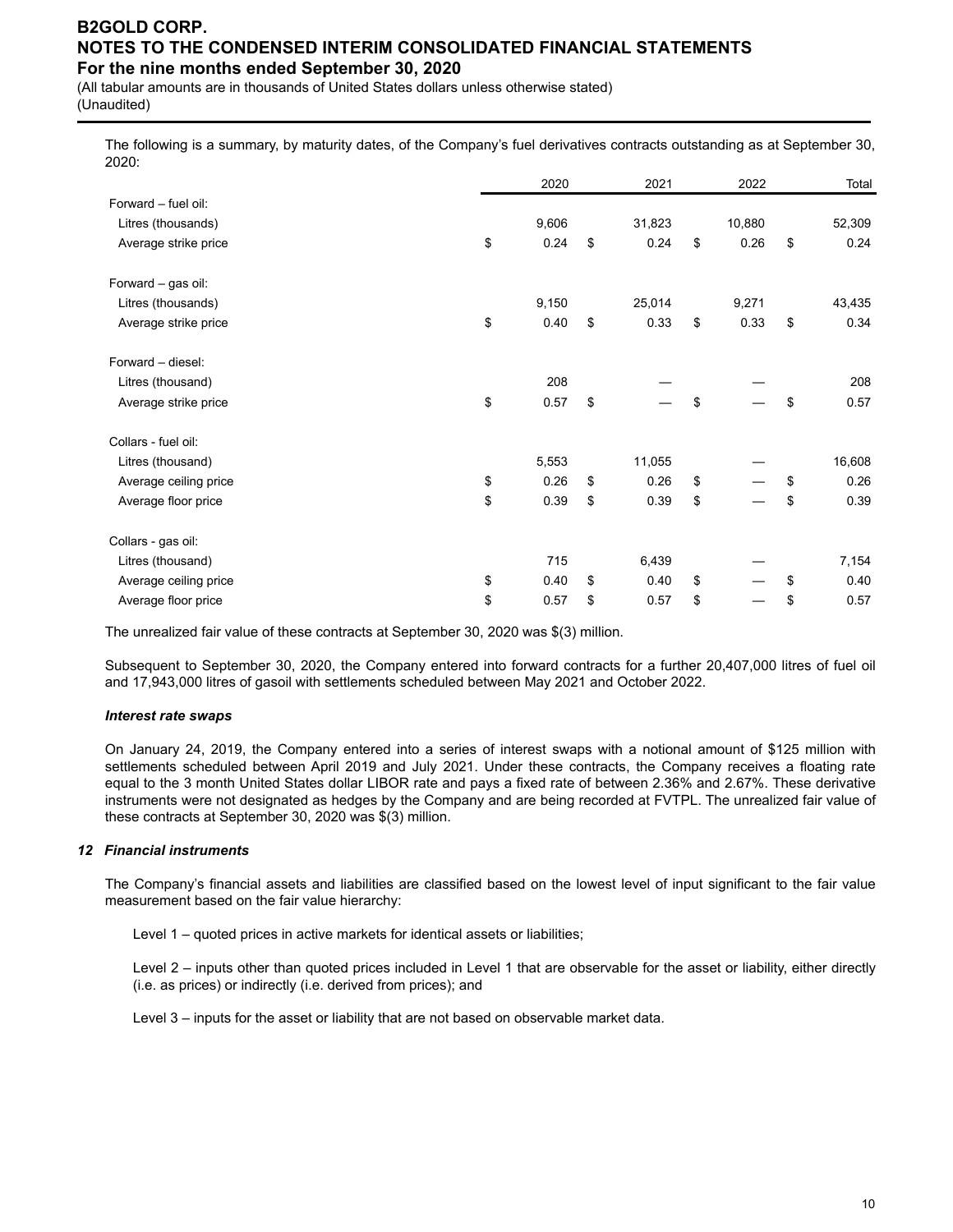(All tabular amounts are in thousands of United States dollars unless otherwise stated) (Unaudited)

As at September 30, 2020, the Company's financial assets and liabilities that are measured and recognized at fair value on a recurring basis are categorized as follows:

|                                     | As at September 30, 2020 |         | As at December 31, 2019 |         |  |
|-------------------------------------|--------------------------|---------|-------------------------|---------|--|
|                                     | Level 1                  |         | Level 1                 | Level 2 |  |
|                                     |                          |         |                         |         |  |
| Long-term investments (Note 7)      | 6,216                    |         | 2,816                   |         |  |
| Fuel derivative contracts (Note 11) |                          | (2,882) |                         | (1,292) |  |
| Interest rate swaps (Note 11)       |                          | (2,737) |                         | (1,504) |  |

The Company's long-term investments consists of shares of publicly traded mining companies. The fair values of these were determined using market quotes from an active market for each investment.

The fair value of the Company's fuel derivative contracts and interest rate swaps were determined using prevailing market rates for instruments with similar characteristics.

The fair value of the Company's long-term debt also approximates its carrying value as it has a floating interest rate and the Company's credit spread has remained approximately consistent. The fair value of the Company's other financial instruments approximate their carrying value due to their short-term nature.

#### *13 Income and other taxes*

Income tax expense differs from the amount that would result from applying the Canadian federal and provincial income tax rates to earnings from operations before taxes. These differences result from the following items:

|                                                   | For the three<br>months ended<br>Sept. 30, 2020 | For the three<br>months ended<br>Sept. 30, 2019 | For the nine<br>months ended<br>Sept. 30, 2020 | For the nine<br>months ended<br>Sept. 30, 2019 |
|---------------------------------------------------|-------------------------------------------------|-------------------------------------------------|------------------------------------------------|------------------------------------------------|
|                                                   | \$                                              | \$                                              | S                                              | \$                                             |
| Income from continuing operations before taxes    | 423,880                                         | 104,286                                         | 794,675                                        | 245,313                                        |
| Canadian federal and provincial income tax rates  | 27.00 %                                         | 27.00 %                                         | 27.00 %                                        | 27.00 %                                        |
| Income tax expense at statutory rates             | 114,448                                         | 28,157                                          | 214,562                                        | 66,235                                         |
| Increase (decrease) attributable to:              |                                                 |                                                 |                                                |                                                |
| Effects of different foreign statutory tax rates  | 19,819                                          | 7,615                                           | 39,431                                         | 10,133                                         |
| Future witholding tax                             | 24,000                                          |                                                 | 24,000                                         |                                                |
| Non-deductible expenditures                       | 3,700                                           | 5,461                                           | 19,985                                         | 19,212                                         |
| Losses for which no tax benefit has been recorded | 3,201                                           | 5,089                                           | 11,323                                         | 12,372                                         |
| Benefit of optional tax deductions                | (4,899)                                         | (3,280)                                         | (11, 182)                                      | (9,034)                                        |
| Withholding tax                                   | 656                                             | 1,328                                           | 3,497                                          | 5,040                                          |
| Change due to foreign exchange                    | (14, 139)                                       | 10,154                                          | (5, 290)                                       | 12,521                                         |
| Change in accruals for tax audits                 | 1,600                                           |                                                 | 2,600                                          |                                                |
| Non-taxable portion of gains                      | (1, 543)                                        |                                                 | (1,899)                                        |                                                |
| Amounts over provided in prior years              | (2)                                             | (159)                                           | (360)                                          | (1, 323)                                       |
| Income tax expense                                | 146,841                                         | 54,365                                          | 296,667                                        | 115,156                                        |
| Current income tax, withholding and other taxes   | 84,552                                          | 34,681                                          | 230,251                                        | 84,373                                         |
| Deferred income tax expense                       | 62,289                                          | 19,684                                          | 66,416                                         | 30,783                                         |
| Income tax expense                                | 146,841                                         | 54,365                                          | 296,667                                        | 115,156                                        |

Included in current income tax expense for the three and nine months ended September 30, 2020 is \$15 million and \$38 million, respectively (2019 - \$5 million and \$14 million, respectively) related to the State of Mali's 10% priority dividend on its free carried interest in the Fekola Mine. This priority dividend is accounted for as an income tax in accordance with IAS 12, *Income Taxes.*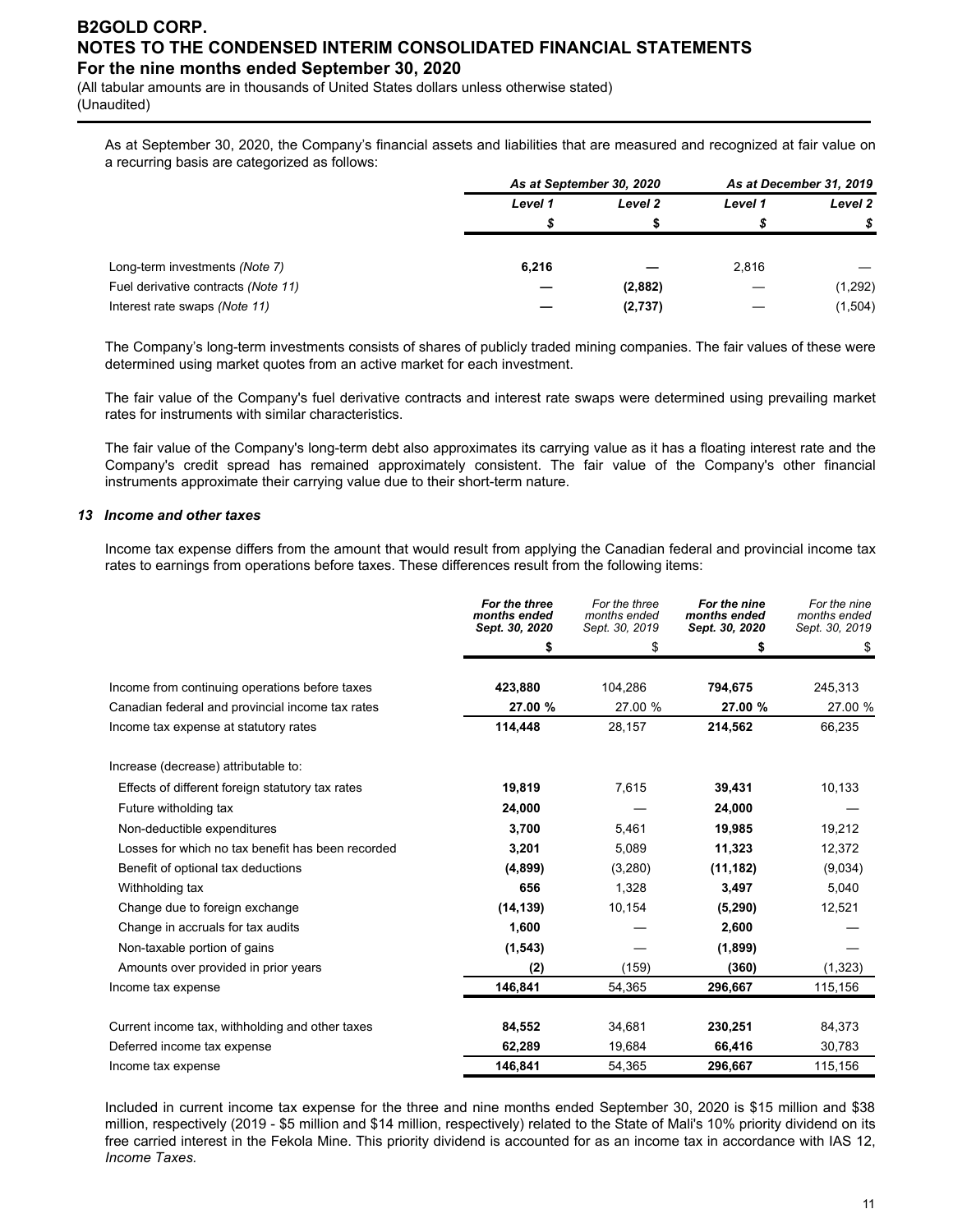(All tabular amounts are in thousands of United States dollars unless otherwise stated) (Unaudited)

During the quarter ended September 30, 2020, the company recorded a deferred tax expense of \$24 million related to future withholding tax expected to be incurred on retained earnings the Company is planning to repatriate from its foreign subsidiaries in the foreseeable future. As a result of higher gold prices, the Company's foreign subsidiaries have begun to accumulate earnings in excess of their expected needs for reinvestment. The deferred tax expense will eventually be a current tax expense as dividends from foreign subsidiaries and the associated withholding taxes are paid.

The Gramalote Joint Venture received notice from the Colombian Tax Office (DIAN) that it disagreed with the Joint Venture's tax treatment of certain items in the 2013 and 2014 income tax returns, resulting in assessments with additional income taxes and penalty fines. These assessments are currently being appealed by the Gramalote Joint Venture and the outcome of these appeals cannot be determined at this time. The Company does not believe that its share of any taxes payable under the assessments are material and no provision for any amounts that may be payable have been recorded at this time, pending the outcome of the appeal process.

#### *14 Supplementary cash flow information*

Supplementary disclosure of cash flow information is provided in the tables below:

#### *Non-cash charges (credits):*

|                                                      | For the three<br>months ended<br>Sept. 30, 2020 | For the three<br>months ended<br>Sept. 30, 2019 | For the nine<br>months ended<br>Sept. 30, 2020 | For the nine<br>months ended<br>Sept. 30, 2019 |
|------------------------------------------------------|-------------------------------------------------|-------------------------------------------------|------------------------------------------------|------------------------------------------------|
|                                                      | \$                                              | \$                                              |                                                |                                                |
|                                                      |                                                 |                                                 |                                                |                                                |
| Depreciation and depletion                           | 77,090                                          | 65,977                                          | 223,284                                        | 183,589                                        |
| Reversal of impairment of long-lived assets (Note 6) | (174, 309)                                      |                                                 | (174, 309)                                     |                                                |
| Delivery into prepaid sales                          |                                                 |                                                 |                                                | (30,000)                                       |
| Interest and financing expense                       | 2,705                                           | 6,363                                           | 10,733                                         | 19,607                                         |
| Share-based payments (Note 9)                        | 4,313                                           | 3,414                                           | 15,400                                         | 13,450                                         |
| Unrealized (gain) loss on derivative instruments     | (1, 185)                                        | 4,999                                           | 2,823                                          | 4,168                                          |
| Deferred income tax expense (Note 13)                | 62,289                                          | 19,684                                          | 66,416                                         | 30,783                                         |
| Share of income of associate                         | (10, 877)                                       |                                                 | (13, 512)                                      |                                                |
| Write-down of mineral property interests (Note 6)    | 11,451                                          | 972                                             | 11,451                                         | 2,324                                          |
| Other                                                | (465)                                           | (180)                                           | 8,146                                          | (3,402)                                        |
|                                                      | (28, 988)                                       | 101,229                                         | 150,432                                        | 220,519                                        |

#### *Changes in non-cash working capital:*

|                                          | For the three<br>months ended<br>Sept. 30, 2020 | For the three<br>months ended<br>Sept. 30, 2019 |           | For the nine<br>months ended<br>Sept. 30, 2019 |
|------------------------------------------|-------------------------------------------------|-------------------------------------------------|-----------|------------------------------------------------|
|                                          |                                                 |                                                 |           |                                                |
| Accounts receivable and prepaids         | 3,875                                           | (3,073)                                         | 5,207     | (10, 897)                                      |
| Value-added and other tax receivables    | 7,105                                           | 685                                             | 6,423     | (1,886)                                        |
| Inventories                              | (6, 598)                                        | (7, 128)                                        | (22, 925) | (9, 817)                                       |
| Accounts payable and accrued liabilities | (129)                                           | (1,745)                                         | (6,664)   | (9,911)                                        |
| Current income and other taxes payable   | 48.322                                          | (2, 772)                                        | 130,835   | (12,261)                                       |
|                                          | 52.575                                          | (14, 033)                                       | 112.876   | (44,772)                                       |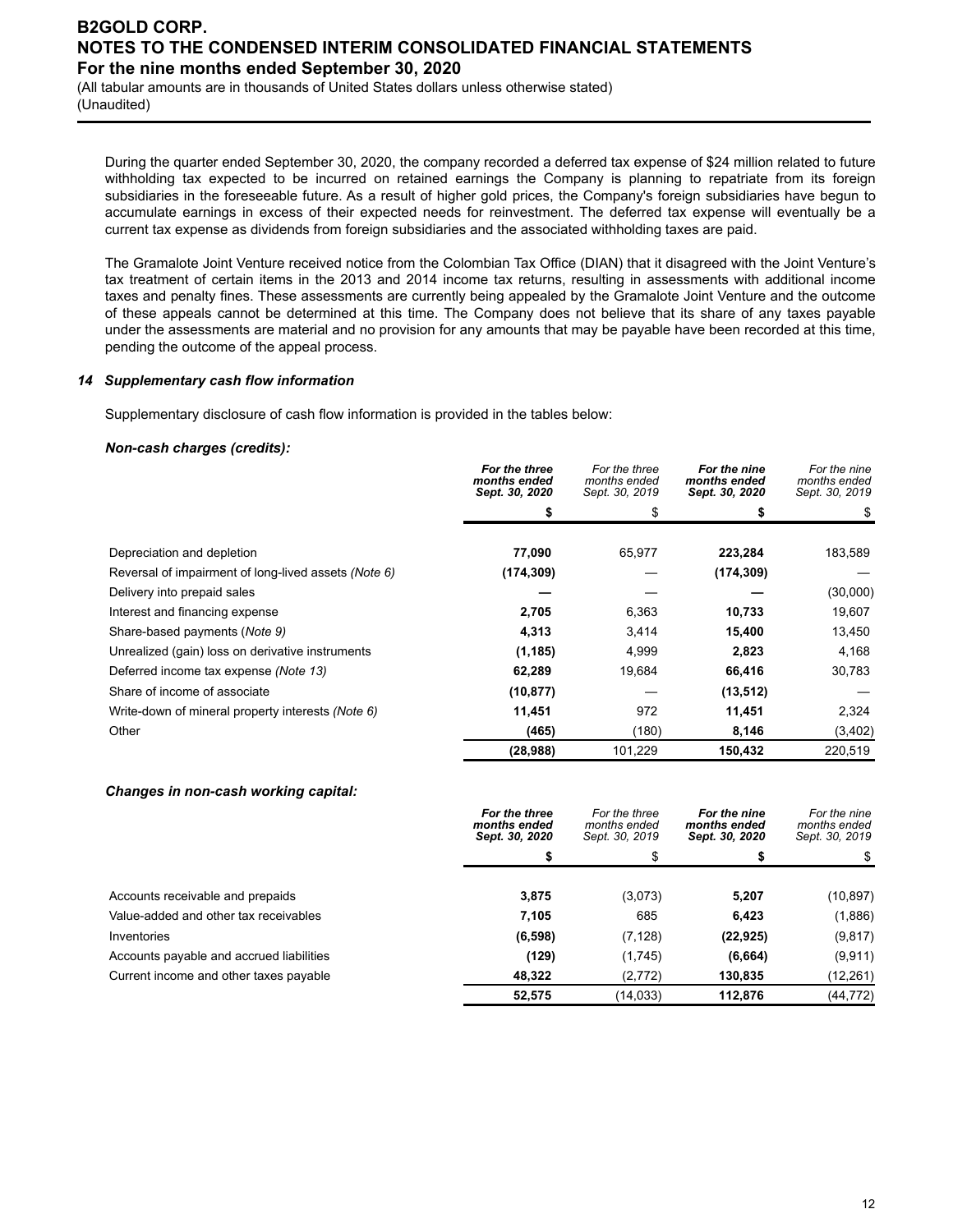(All tabular amounts are in thousands of United States dollars unless otherwise stated) (Unaudited)

## *Other exploration and development:*

|                                 | For the three<br>months ended<br>Sept. 30, 2020 | For the three<br>months ended<br>Sept. 30, 2019 | For the nine<br>months ended<br>Sept. 30, 2020 | For the nine<br>months ended<br>Sept. 30, 2019 |
|---------------------------------|-------------------------------------------------|-------------------------------------------------|------------------------------------------------|------------------------------------------------|
|                                 | \$                                              | \$                                              | \$                                             |                                                |
| Fekola Mine, exploration        | (4, 113)                                        | (2,580)                                         | (9, 154)                                       | (10, 890)                                      |
| Masbate Mine, exploration       | (2, 217)                                        | (1,030)                                         | (5,845)                                        | (3,095)                                        |
| Otiikoto Mine, exploration      | (698)                                           | (803)                                           | (1,721)                                        | (1,667)                                        |
| Anaconda Regional, exploration  | (363)                                           | (815)                                           | (3, 438)                                       | (1, 375)                                       |
| Toega Project, exploration      |                                                 | (815)                                           | (117)                                          | (1,968)                                        |
| Kiaka Project, exploration      | (1, 243)                                        | (622)                                           | (2,598)                                        | (2, 544)                                       |
| Ondundu Project, exploration    | (430)                                           | (174)                                           | (773)                                          | (911)                                          |
| Finland Properties, exploration | (643)                                           | (296)                                           | (1,441)                                        | (574)                                          |
| Other                           | (1, 567)                                        | (3,887)                                         | (7, 434)                                       | (7, 182)                                       |
|                                 | (11, 274)                                       | (11, 022)                                       | (32, 521)                                      | (30, 206)                                      |

#### *Non-cash investing and financing activities:*

|                                                                            | For the three<br>months ended<br>Sept. 30, 2020 | For the three<br>months ended<br>months ended<br>Sept. 30, 2019 |          | For the nine<br>months ended<br>Sept. 30, 2019 |
|----------------------------------------------------------------------------|-------------------------------------------------|-----------------------------------------------------------------|----------|------------------------------------------------|
|                                                                            |                                                 | \$                                                              |          |                                                |
|                                                                            |                                                 |                                                                 |          |                                                |
| Interest on loan to non-controlling interest                               | 875                                             | 877                                                             | 2,746    | 2,603                                          |
| Share-based payments, capitalized to mineral property<br>interests         | 64                                              | 210                                                             | 383      | 1,152                                          |
| Change in current liabilities relating to mineral property<br>expenditures | 3,173                                           | (308)                                                           | 2,456    | (354)                                          |
| Foreign exchange (loss) gain on Fekola equipment loan<br>facility          | (1,634)                                         | 2,086                                                           | (1, 562) | 2,503                                          |

For the three and nine ended September 30, 2020, the Company paid \$47 million and \$97 million, respectively, of income taxes in cash (2019 - \$34 million and \$86 million, respectively).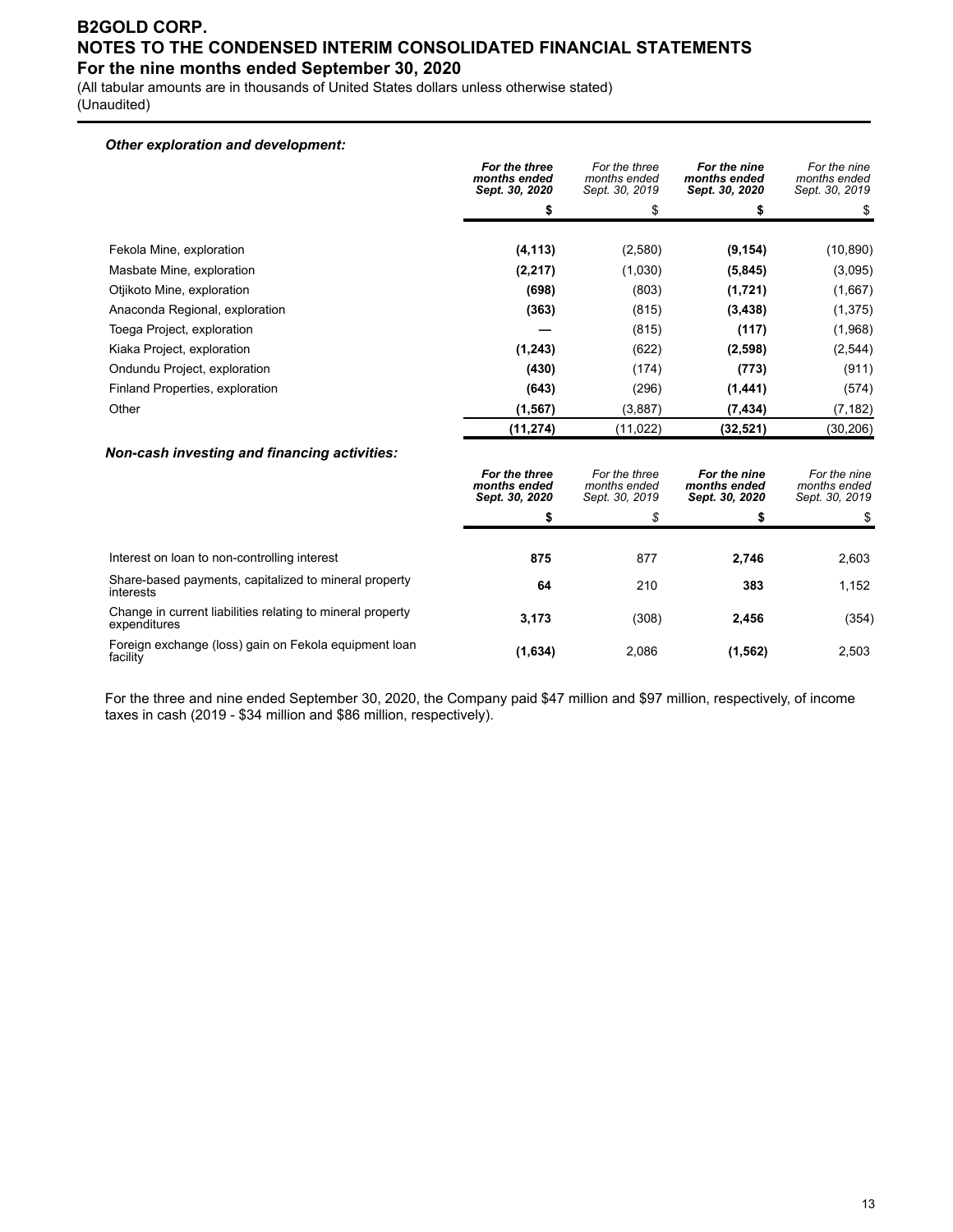(All tabular amounts are in thousands of United States dollars unless otherwise stated) (Unaudited)

#### *15 Segmented information*

The Company's reportable operating segments for 2020 include its mining operations, namely the Fekola, Masbate and Otjikoto mines. The "Other Mineral Properties" segment consists of the Company's interests in mineral properties which are at various stages of exploration and development, including the Company's interests in the Gramalote Project and Calibre. The "Corporate and Other" segment includes corporate operations.

For 2019, prior to the sale to Calibre, the Company's interest in El Limon and La Libertad mines were accounted for as discontinued operations.

The Company's segments are summarized in the following tables:

|                                                | Fekola<br><b>Mine</b> | <b>Masbate</b><br><b>Mine</b> | Otjikoto<br><b>Mine</b> | Other<br>Mineral<br><b>Properties</b> | Corporate<br>& Other | <b>Total</b> |
|------------------------------------------------|-----------------------|-------------------------------|-------------------------|---------------------------------------|----------------------|--------------|
|                                                | \$                    | \$                            | \$                      | \$                                    | \$                   | \$           |
|                                                |                       |                               |                         |                                       |                      |              |
| External gold revenue                          | 309.147               | 89.154                        | 88,865                  |                                       |                      | 487,166      |
| <b>Production costs</b>                        | 54,531                | 30,698                        | 19,663                  |                                       |                      | 104,892      |
| Depreciation & depletion                       | 42,917                | 14,389                        | 19,784                  |                                       | 243                  | 77,333       |
| Reversal of impairment of long-lived<br>assets |                       | 174,309                       |                         |                                       |                      | 174,309      |
| Net income (loss)                              | 111.255               | 151,999                       | 21,219                  | 1,560                                 | (8,994)              | 277,039      |
| Capital expenditures                           | 33.299                | 12.349                        | 19,742                  | 6,696                                 |                      | 72,086       |
| <b>Total assets</b>                            | 1.407.351             | 806.570                       | 469.141                 | 329.627                               | 169.745              | 3.182.434    |

|                          |                | For the three months ended September 30, 2019 |                  |               |                  |                                              |                      |                               |              |  |  |  |
|--------------------------|----------------|-----------------------------------------------|------------------|---------------|------------------|----------------------------------------------|----------------------|-------------------------------|--------------|--|--|--|
|                          | Fekola<br>Mine | <b>Masbate</b><br><b>Mine</b>                 | Otiikoto<br>Mine | Limon<br>Mine | Libertad<br>Mine | Other<br><b>Mineral</b><br><b>Properties</b> | Corporate<br>& Other | Discont.<br><b>Operations</b> | <b>Total</b> |  |  |  |
|                          | \$             | \$                                            | \$               | \$            | \$               | \$                                           | \$                   | \$                            | \$           |  |  |  |
|                          |                |                                               |                  |               |                  |                                              |                      |                               |              |  |  |  |
| External gold revenue    | 161.523        | 76.068                                        | 73,192           | 32.628        | 38.705           |                                              |                      | (71, 333)                     | 310,783      |  |  |  |
| <b>Production costs</b>  | 39,253         | 30,126                                        | 21.147           | 14,520        | 25,197           |                                              |                      | (39, 717)                     | 90,526       |  |  |  |
| Depreciation & depletion | 29,056         | 11,992                                        | 24,929           | 2,339         | 1,109            |                                              | 249                  | (3, 448)                      | 66,226       |  |  |  |
| Net income (loss)        | 45,254         | 20.810                                        | 8,490            | 7,792         | 7,925            | (2,208)                                      | (22, 480)            | --                            | 65,583       |  |  |  |
| Capital expenditures     | 33,184         | 5.755                                         | 10.752           | 12,704        | 2,763            | 7,990                                        | 92                   |                               | 73,240       |  |  |  |
| Total assets             | 1.179.707      | 521.285                                       | 439.096          | 114.879       | 66.140           | 244.612                                      | 75.708               |                               | 2,641,427    |  |  |  |

#### *For the nine months ended September 30, 2020*

*For the three months ended September 30, 2020*

|                                                | Fekola<br><b>Mine</b> | <b>Masbate</b><br><b>Mine</b> | Otjikoto<br><b>Mine</b> | Other<br><b>Mineral</b><br><b>Properties</b> | Corporate<br>& Other | <b>Total</b> |
|------------------------------------------------|-----------------------|-------------------------------|-------------------------|----------------------------------------------|----------------------|--------------|
|                                                | \$                    | \$                            | \$                      | \$                                           |                      | \$           |
|                                                |                       |                               |                         |                                              |                      |              |
| External gold revenue                          | 834,553               | 239.148                       | 235.702                 |                                              |                      | 1,309,403    |
| <b>Production costs</b>                        | 142.852               | 93,909                        | 56,674                  |                                              |                      | 293,435      |
| Depreciation & depletion                       | 123,606               | 39,566                        | 60,112                  |                                              | 704                  | 223,988      |
| Reversal of impairment of long-lived<br>assets |                       | 174.309                       |                         |                                              |                      | 174,309      |
| Net income (loss)                              | 311.808               | 190.673                       | 41,653                  | 3.777                                        | (49,903)             | 498,008      |
| Capital expenditures                           | 164,813               | 25.267                        | 43.417                  | 31.899                                       | 61                   | 265.457      |
| <b>Total assets</b>                            | 1.407.351             | 806.570                       | 469.141                 | 329.627                                      | 169.745              | 3,182,434    |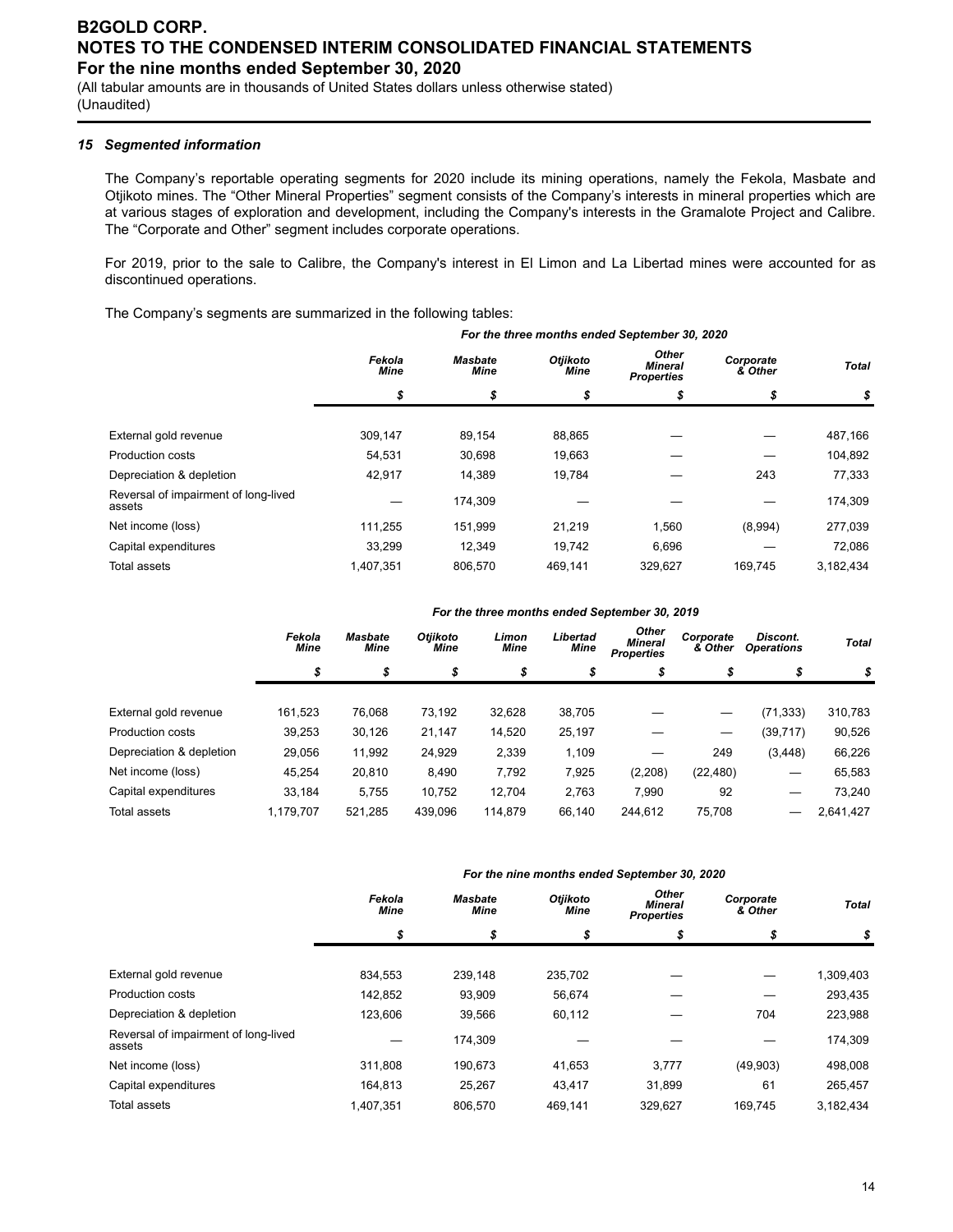(All tabular amounts are in thousands of United States dollars unless otherwise stated) (Unaudited)

|                           | Fekola<br>Mine | Masbate<br>Mine | <b>Otjikoto</b><br>Mine | <b>Limon Mine</b> | Libertad<br>Mine | <b>Other</b><br><b>Mineral</b><br><b>Properties</b> | Corporate<br>& Other | Discont.<br><b>Operations</b> | <b>Total</b> |
|---------------------------|----------------|-----------------|-------------------------|-------------------|------------------|-----------------------------------------------------|----------------------|-------------------------------|--------------|
|                           | \$             | \$              | \$                      | \$                | \$               | \$                                                  | \$                   | \$                            | \$           |
|                           |                |                 |                         |                   |                  |                                                     |                      |                               |              |
| External gold revenue     | 453.297        | 223,364         | 168,258                 | 43,877            | 75,231           |                                                     | 30,000               | (152,049)                     | 841,978      |
| Intersegment gold revenue |                |                 |                         | 16,532            | 16,409           | —                                                   | (32, 941)            |                               |              |
| <b>Production costs</b>   | 124,877        | 92,773          | 61,026                  | 35,353            | 71,037           |                                                     |                      | (106, 390)                    | 278,676      |
| Depreciation & depletion  | 87,069         | 39,087          | 57,433                  | 10,730            | 6,955            |                                                     | 728                  | (17, 685)                     | 184,317      |
| Net income (loss)         | 116.731        | 57,932          | 16.048                  | 1,251             | 2,192            | (3,900)                                             | (56, 826)            |                               | 133,428      |
| Capital expenditures      | 75.607         | 23,784          | 36,119                  | 32,279            | 19.564           | 18.074                                              | 309                  | –                             | 205,736      |
| Total assets              | 1,179,707      | 521,285         | 439,096                 | 114,879           | 66.140           | 244,612                                             | 75,708               |                               | 2,641,427    |

*For the nine months ended September 30, 2019*

The Company's mining interests are located in the following geographical locations:

|                     | September 30, 2020                                                                              | December 31, 2019 |
|---------------------|-------------------------------------------------------------------------------------------------|-------------------|
|                     | \$<br>1,138,312<br>685,389<br>317,740<br>101,036<br>79,939<br>67,536<br>8,138<br>1,517<br>8,336 | \$                |
| Mining interests    |                                                                                                 |                   |
| Mali                |                                                                                                 | 1,094,998         |
| Philippines         |                                                                                                 | 519,802           |
| Namibia             |                                                                                                 | 325,366           |
| Colombia            |                                                                                                 | 87,495            |
| <b>Burkina Faso</b> |                                                                                                 | 79,087            |
| Nicaragua           |                                                                                                 | 53,471            |
| Finland             |                                                                                                 | 6,697             |
| Canada              |                                                                                                 | 2,160             |
| Other               |                                                                                                 | 8,391             |
|                     | 2,407,943                                                                                       | 2,177,467         |

#### *16 Commitments*

As at September 30, 2020, the Company had the following commitments (in addition to those disclosed elsewhere in these financial statements):

- For payments at the Fekola Mine of \$2 million for mobile equipment for the mine expansion, \$3 million related to the solar plant, \$1 million for the plant expansion and \$1 million related to other smaller projects, all of which are expected to be incurred in 2020. In addition, payments of \$8 million related to mobile equipment rebuilds, \$4 million of which is expected to be incurred in 2020 and \$4 million of which is expected to be incurred in 2021.
- For payments at the Masbate mine of \$3 million related to mobile equipment and \$1 million for power plant repairs, all of which is expected to be incurred in 2020.
- For payments of \$1 million for development of the Wolfshag underground at the Otjikoto Mine, all of which is expected to be incurred in 2020.
- For payments at the Gramalote Project of \$3 million for the Company's share of development costs, of which \$2 million is expected to be incurred in 2020 and \$1 million in 2021.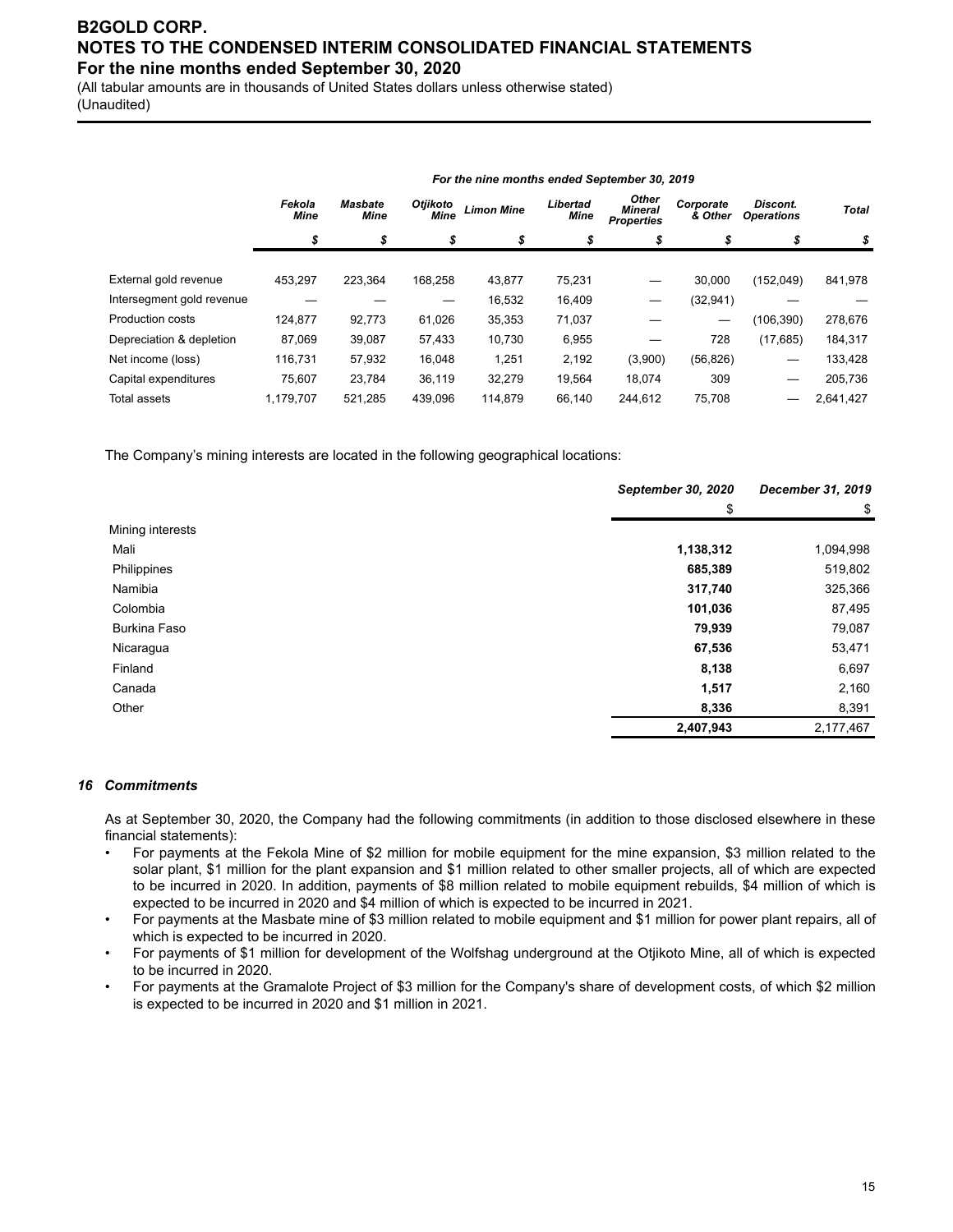## **B2GOLD CORP. MINING INTERESTS SCHEDULE (NOTE 17) For the nine months ended September 30, 2020**

(All tabular amounts are in thousands of United States dollars) (Unaudited)

|                                                                       |                                    |                  | Cost                            |                                     |                                     |                                    | <b>Accumulated depreciation</b> |             |                                                | <b>Net carrying value</b>           |                                    |
|-----------------------------------------------------------------------|------------------------------------|------------------|---------------------------------|-------------------------------------|-------------------------------------|------------------------------------|---------------------------------|-------------|------------------------------------------------|-------------------------------------|------------------------------------|
|                                                                       | <b>Balance at</b><br>Dec. 31, 2019 | <b>Additions</b> | Disposals /<br>write-offs       | Reclass /<br>impairment<br>reversal | <b>Balance at</b><br>Sept. 30, 2020 | <b>Balance</b> at<br>Dec. 31, 2019 | <b>Depreciation</b>             | Disposals / | <b>Balance at</b><br>write-offs Sept. 30, 2020 | <b>Balance at</b><br>Sept. 30, 2020 | <b>Balance</b> at<br>Dec. 31, 2019 |
|                                                                       | \$                                 | \$               | \$                              | \$                                  | \$                                  | \$                                 | \$                              | \$          | \$                                             | \$                                  |                                    |
| Property, plant and equipment (depletable)                            |                                    |                  |                                 |                                     |                                     |                                    |                                 |             |                                                |                                     |                                    |
| Fekola                                                                | 1,322,865                          | 167,536          | (396)                           | $\overbrace{\phantom{1232211}}$     | 1,490,005                           | (258, 580)                         | (125, 421)                      | 230         | (383, 771)                                     | 1,106,234                           | 1,064,285                          |
| Masbate                                                               | 815,418                            | 34,744           | (130)                           | 174,309                             | 1,024,341                           | (295, 616)                         | (43, 453)                       | 117         | (338, 952)                                     | 685,389                             | 519,802                            |
| Otjikoto                                                              | 638,664                            | 47,949           | (19, 464)                       | $\qquad \qquad \longleftarrow$      | 667,149                             | (323, 152)                         | (56, 102)                       | 19,115      | (360, 139)                                     | 307,010                             | 315,512                            |
|                                                                       | 2,776,947                          | 250,229          | (19,990)                        | 174,309                             | 3,181,495                           | (877, 348)                         | (224, 976)                      | 19,462      | (1,082,862)                                    | 2,098,633                           | 1,899,599                          |
| Exploration & evaluation properties (non-depletable)                  |                                    |                  |                                 |                                     |                                     |                                    |                                 |             |                                                |                                     |                                    |
| Gramalote                                                             |                                    | 4,060            | $\overline{\phantom{0}}$        | 86,746                              | 90,806                              |                                    |                                 |             |                                                | 90,806                              |                                    |
| Kiaka                                                                 | 76,807                             | 2,683            |                                 | —                                   | 79,490                              |                                    |                                 |             |                                                | 79,490                              | 76,807                             |
| Anaconda Regional                                                     | 27,139                             | 2,227            |                                 | (1,689)                             | 27,677                              |                                    |                                 |             |                                                | 27,677                              | 27,139                             |
| Mocoa Royalty                                                         | 10,230                             |                  |                                 | —                                   | 10,230                              |                                    |                                 |             |                                                | 10,230                              | 10,230                             |
| Ondundu                                                               | 9,778                              | 774              | —                               | $\overline{\phantom{0}}$            | 10,552                              |                                    |                                 |             |                                                | 10,552                              | 9,778                              |
| Finland                                                               | 6,697                              | 1,441            |                                 | -                                   | 8,138                               |                                    |                                 |             |                                                | 8,138                               | 6,697                              |
| Other                                                                 | 14,321                             | 8,805            | (11, 451)                       | 1,689                               | 13,364                              |                                    |                                 |             | -                                              | 13,364                              | 14,321                             |
|                                                                       | 144,972                            | 19,990           | (11, 451)                       | 86,746                              | 240,257                             | $\overline{\phantom{m}}$           | $\equiv$                        | $\equiv$    | $\overline{\phantom{m}}$                       | 240,257                             | 144,972                            |
| Corporate                                                             |                                    |                  |                                 |                                     |                                     |                                    |                                 |             |                                                |                                     |                                    |
| Office, furniture & equipment                                         | 4,971                              | 61               | $\overline{\phantom{0}}$        | $\overbrace{\phantom{1232211}}$     | 5,032                               | (2, 811)                           | (704)                           |             | (3, 515)                                       | 1,517                               | 2,160                              |
|                                                                       | 2,926,890                          | 270,280          | (31, 441)                       | 261,055                             | 3,426,784                           | (880, 159)                         | (225, 680)                      | 19,462      | (1,086,377)                                    | 2,340,407                           | 2,046,731                          |
| Investments in joint ventures (accounted for using the equity method) |                                    |                  |                                 |                                     |                                     |                                    |                                 |             |                                                |                                     |                                    |
| Gramalote                                                             | 77,265                             | 13,124           | —                               | (90, 389)                           |                                     |                                    |                                 |             |                                                |                                     | 77,265                             |
| Calibre                                                               | 53,471                             | 14,065           | $\hspace{0.1mm}-\hspace{0.1mm}$ |                                     | 67,536                              |                                    | —                               |             | —                                              | 67,536                              | 53,471                             |
|                                                                       | 130,736                            | 27,189           | $\overline{\phantom{m}}$        | (90, 389)                           | 67,536                              | $\hspace{0.1mm}-\hspace{0.1mm}$    | $\overbrace{\phantom{1232211}}$ |             | $\qquad \qquad$                                | 67,536                              | 130,736                            |
|                                                                       | 3.057.626                          | 297,469          | (31, 441)                       | 170,666                             | 3,494,320                           | (880, 159)                         | (225, 680)                      | 19,462      | (1,086,377)                                    | 2,407,943                           | 2,177,467                          |